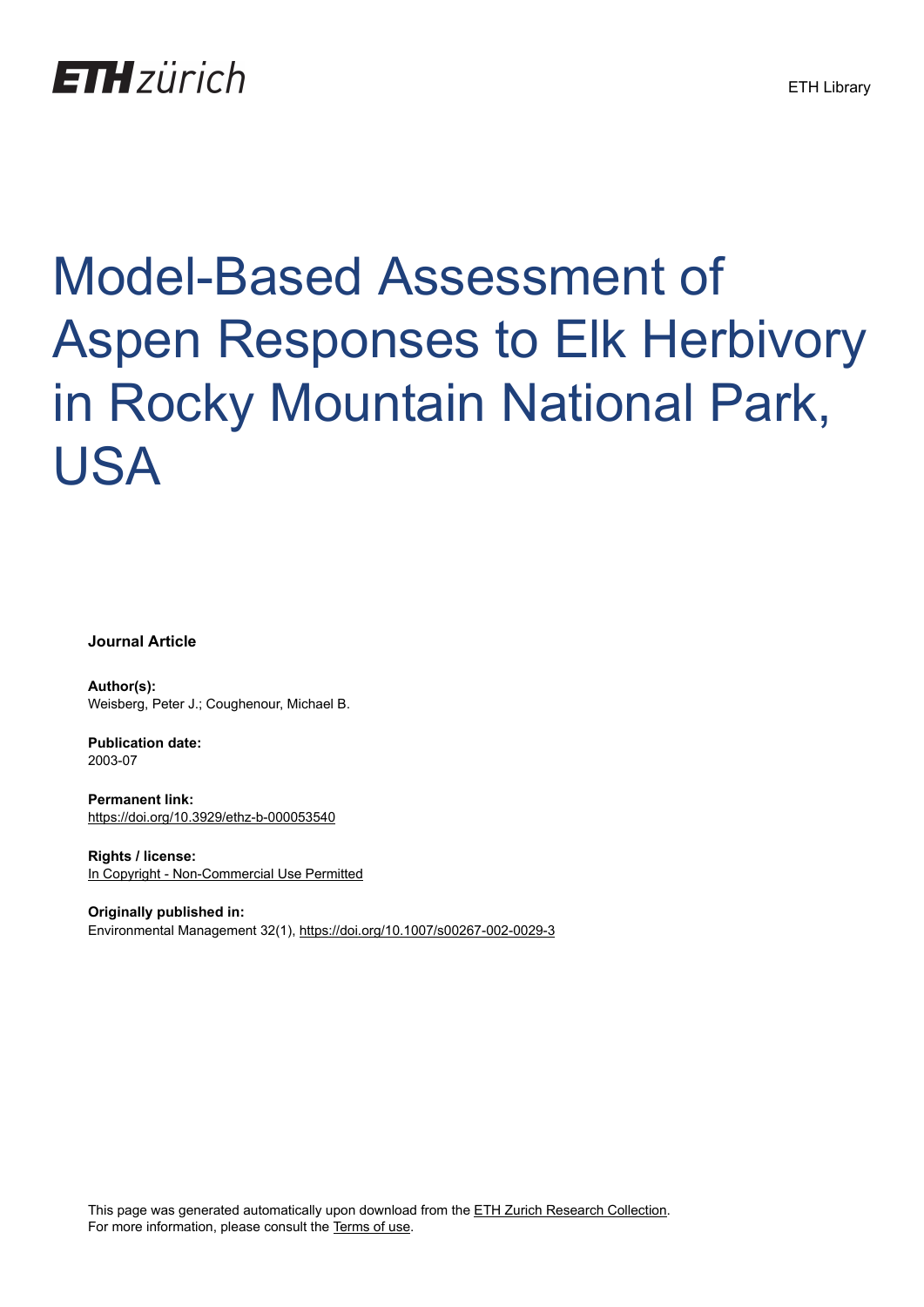### Model-Based Assessment of Aspen Responses to Elk Herbivory in Rocky Mountain National Park, USA

#### **PETER J. WEISBERG\***

Mountain Forest Ecology Group Department of Forest Sciences Swiss Federal Institute of Technology ETH-Zentrum HG F21.5, CH-8092 Zurich, Switzerland

#### **MICHAEL B. COUGHENOUR**

Natural Resource Ecology Laboratory Colorado State University Fort Collins, Collins, 80523-1499, USA

ABSTRACT / In Rocky Mountain National Park (RMNP), aspen (*Populus tremuloides* Michx.) has been observed to be declining on elk (*Cervus elaphus nelsoni*) winter range for many decades. To support elk management decisions, the SAVANNA ecosystem model was adapted to explore interactions between elk herbivory and aspen dynamics. The simulated probability of successful vegetative regeneration for senescent aspen stands declines sharply when elk densities reach levels of

Ungulate species, both wild and domestic, can profoundly influence the vegetation for which they depend as a food base (Milchunas and others 1989, Hobbs 1996). Elk (*Cervus elaphus nelsoni*) have been observed to exert pronounced effects on woody vegetation throughout the western United States. For example, intensive herbivory by elk has suppressed willow (*Salix* spp.) height and leaf biomass in Yellowstone National Park (Singer and others 1994, Kay 1997b), Rocky Mountain National Park (Singer and others 1998) and interior Alaska (Wolff 1978). Although elk are primarily grazers, they require substantial browse (i.e., leaf and twig growth of woody plants) in the winter to maintain adequate levels of protein (Hobbs and others

KEY WORDS: Herbivory; National park management; Simulation models; Ungulate population management; *Populus tremuloides*; *Cervus elaphus*; Plant–animal interactions

3-5 elk/km<sup>2</sup>, depending on model assumptions for the seasonal duration of elk foraging activities. For aspen stands with a substantial component of younger trees, the simulated regeneration probability declines more continuously with increasing elk density, dropping below 50% from densities at 8-14 elk/km<sup>2</sup>. At the landscape scale, simulated aspen regeneration probability under a scenario of extensive seasonal use was little affected by elk population level, when this level was above 300–600 elk (25%–50% current population) over the ca.  $107 \text{ km}^2$  winter range. This was because elk distribution was highly aggregated, so that a high density of elk occupied certain areas, even at low population levels overall. At approximately current elk population levels (1000–1200 elk), only 35%–45% of senescent aspen stands are simulated as having at least a 90% probability of regeneration, nearly all of them located on the periphery of the winter range. Successful management for aspen persistence on core winter range will likely require some combination of elk population reduction, management of elk distribution, and fencing to protect aspen suckers from elk browsing.

1981). In Rocky Mountain National Park (RMNP), as much as 44% of the winter diet has been observed to be browse (Hobbs and others 1981).

A favored browse species of elk, quaking aspen (*Populus tremuloides* Michx.) may constitute greater than 7% of the winter diet in RMNP (Hobbs and others 1981). Elk browse aspen leaves and twigs, and strip aspen bark. The effect of bark-stripping on aspen mortality is unknown, although it may create inoculation sites for pathogens that eventually lead to aspen mortality (Hinds 1985, Hart and Hart 2001). The effect of browsing young aspen suckers is more apparent. Suckers may eventually die after being browsed for multiple years, resulting in critical losses of root reserves for the parent tree (Schier 1975). Suckers that are able to persist despite high levels of browsing may develop a shrubby growth form as a result of repeated loss of the apical meristem (Olmsted 1977, 1997).

In Rocky Mountain National Park, aspen has been observed to be declining, in the low-elevation valleys and dry parks constituting core elk winter range, for many decades (Dixon 1939 from Gysel 1960, Olmsted 1977, Stevens 1979, Hess 1993, Baker and others 1997).

Published online September 4, 2003.

<sup>\*</sup>Author to whom correspondence should be addressed at current address: Department of Environmental and Resource Sciences, University of Nevada, Reno, 1000 Valley Road, MS 186, Reno, NV 89512, USA, *email:* pweisberg@cabnr.unr.edu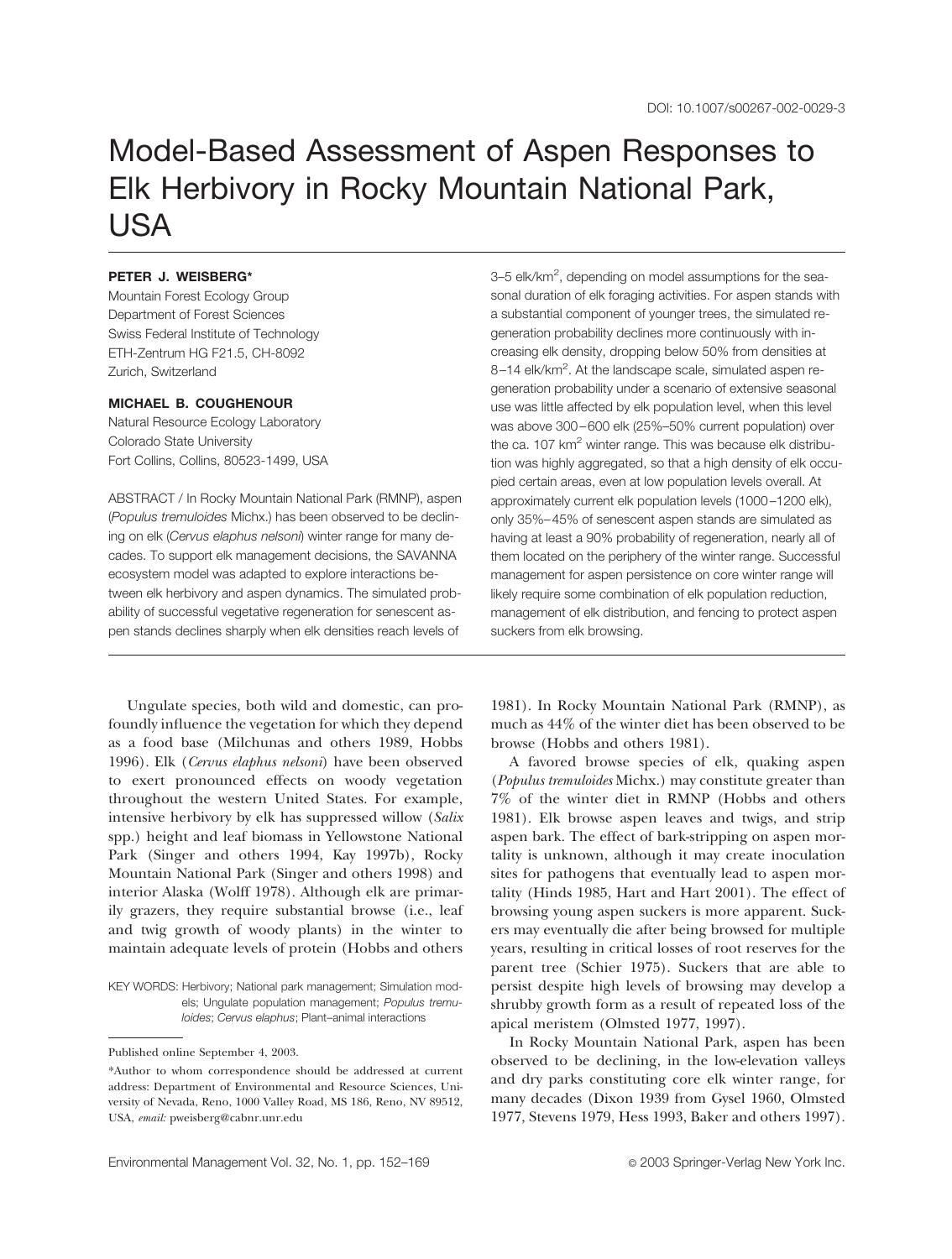Elk effects upon aspen in RMNP have been a contentious issue and have been repeatedly studied (Olmsted 1977, Baker and others 1997, Suzuki and others 1999). Aspen regeneration on core elk winter range has been episodic and associated with periods of low elk population (Baker and others 1997). Elk populations have fluctuated markedly over the past 150 years. Intensive hunting virtually extirpated elk from the park from about 1875 to 1913, when 49 elk were transplanted to the ca.  $107 \text{ km}^2$  winter range (Hess 1993). After population levels increased rapidly to over 1000 elk by the late 1930s, elk populations in RMNP were controlled by shooting from 1943 through 1962 (Olmsted 1977), and relocation and trapping through 1967 (Hess 1993). Elk population levels were stabilized by hunting and culling to an average of 587 elk from 1953 to 1967 (Hess 1993). In 1968, the current natural regulation policy of elk management (i.e., no direct population management) was implemented, after which elk numbers again increased to 800–1200 animals, and successful aspen regeneration on core winter range became very infrequent (Baker and others 1997, Olmsted 1997). Since then, aspen has been observed to be in decline for much of the RMNP elk winter range. Decline is manifested as failure of new shoots to regenerate and grow to tree size, while overstory mortality continues at a rapid rate (Olmsted 1997).

The problem of aspen decline is not unique to Rocky Mountain National Park, but has been observed throughout the American West (Gruell and Loope 1974, Mueggler 1989, Romme and others 1995, Kay 1997a, White and others 1998). However, recent extensive surveys employing unbiased sampling techniques suggest that earlier studies may have underestimated the extent of aspen regeneration at the landscape level, for both Rocky Mountain National Park and the southern portion of the Greater Yellowstone Ecosystem (Suzuki and others 1999, Barnett and Stohlgren 2001). Aspen decline is commonly attributed to a combination of fire suppression and elk herbivory (Gruell and Loope 1974, Kay 1997a, Bartos and Campbell 1998). Fire suppression allows relatively long-lived, fast-growing conifers to overtop, and eventually replace, aspen in seral stands. Kay (1997a) suggested that aboriginal burning and effects of aboriginal hunters on reducing ungulate populations were responsible for the establishment of many aspen stands.

If there is an aspen regeneration problem in Rocky Mountain National Park, it is important that this problem be understood at the process level, to assist managers in making intelligent decisions. Ecosystem simulation models are valuable tools for synthesizing information about various ecological components in a

holistic manner that makes explicit the interactions between components. The interaction that matters most for this study is the interaction between elk herbivory and aspen population dynamics. A model wellsuited for capturing that interaction as it unfolds over long time periods would allow us to: (1) better understand causal mechanisms for observed effects of elk on aspen dynamics; (2) forecast what would happen to aspen regeneration given different levels of elk herbivory and different assumptions about the effects of elk herbivory on aspen dynamics; and (3) identify gaps in our data and understanding that are critical for explaining and predicting elk effects on aspen dynamics.

The primary objective of this research was to use an existing ecosystem model (SAVANNA) to estimate levels of elk numbers that would be compatible with longterm, significant aspen regeneration. We also considered the effects of fencing aspen stands for varying time periods, and at different elk population levels following removal of fences.

#### Materials and Methods

#### SAVANNA Model Adaptation

The SAVANNA model is composed of interacting submodels for weather, soils, carbon, nitrogen, water, light, vegetation production and population dynamics, and ungulate production and population dynamics and has been applied to grassland, shrubland, savanna, and forested ecosystems (Coughenour 1992, Ellis and others 1993, Ellis and Coughenour 1998, Peinetti 2000, Weisberg and others 2002). The model represents, at a weekly time step: (1) vegetation dynamics as changes in plant functional group composition; (2) plant production in response to climatic variables, including seasonal patterns; (3) plant responses to herbivory; and (4) animal distribution, production, and population responses to climatic variables and changing patterns of plant production and vegetation composition. We used SAVANNA to model a single, 1-ha aspen stand over a range of elk densities (from 0 to 16 elk  $km^{-2}$ ). Results were extrapolated to the whole winter range using Arc/ Info GIS software, and GIS coverages for aspen stand locations and historical elk distribution.

We modeled three functional groups of plants (aspen, bunchgrasses, and forbs) and one animal species (elk). The focal organism was aspen (Figure 1), and other model elements were parameterized to be ecologically "sensitive" only insofar as they might influence aspen dynamics. For example, elk production, population dynamics, and energetics were not explicitly simu-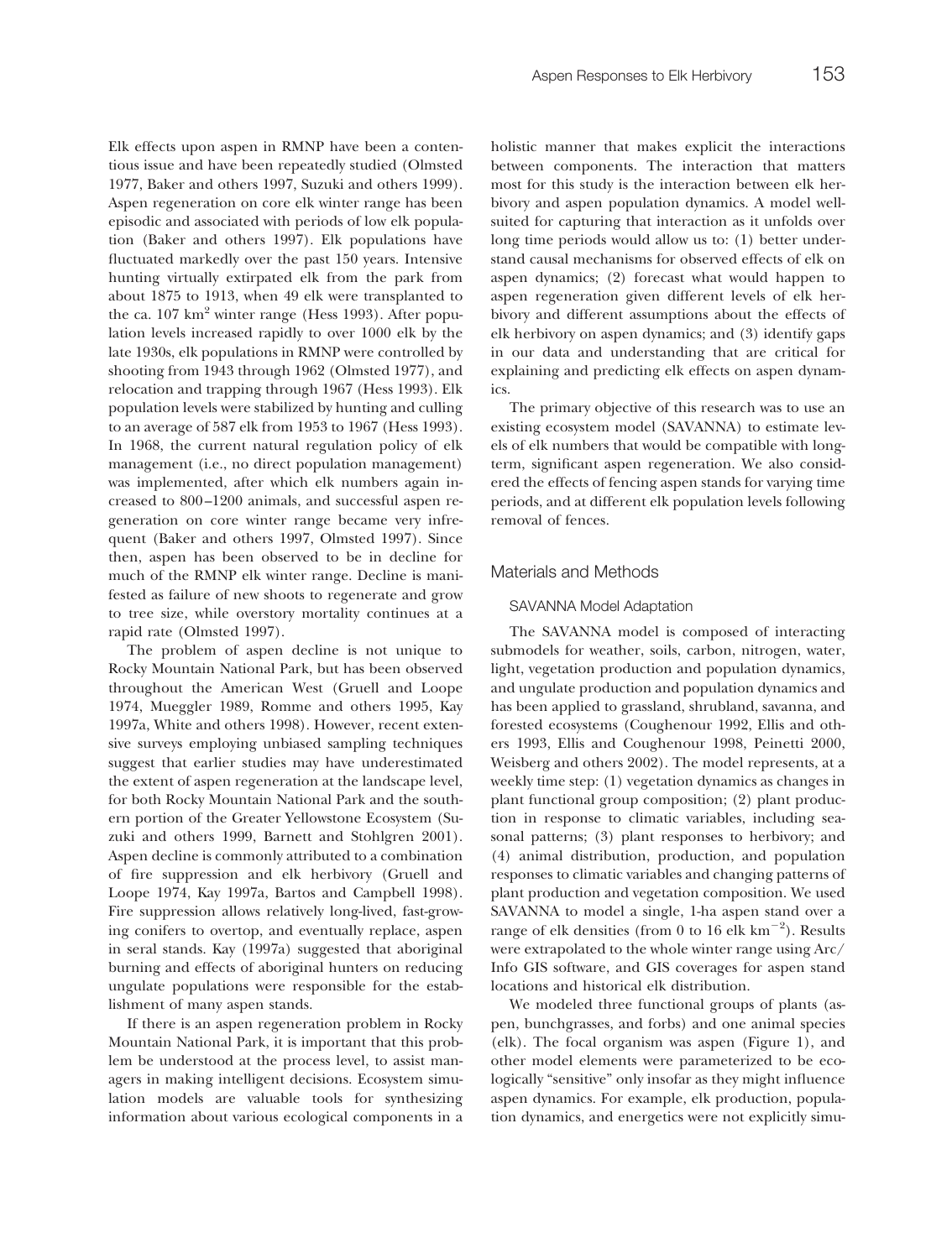

lated. To explore the effects of different levels of elk herbivory on aspen, a fixed number of elk were maintained for a fixed time period in aspen stands. Since aspen represents only a small proportion (7%, Hobbs and others 1981) of the winter elk diet, it is realistic to exclude negative feedbacks of aspen browse availability on elk condition or population dynamics.

Key model parameters are presented in Table 1. It is beyond the scope of the paper to present the mathematical formulation of SAVANNA; for a detailed model description, see Coughenour (2001; available upon request from Rocky Mt. National Park, Estes Park, Colorado, USA).

Elk density was treated as a model input variable (Figure 1), derived from either aerial survey or simulated elk distribution data. Elk consumption of aspen was permitted to reach a maximum of 0.012 kg aspen/kg elk/day (Table 1). This value was obtained by calibrating the model to achieve levels of aspen production and elk offtake observed by Olmsted (1997). However, elk intake rates generally did not reach the maximum value, and were calculated as (equation 1):

$$
I = I_{max} * MIN(F_{\text{free}}, F_{\text{snow}}) * F_{\text{sat}} \tag{1}
$$

where  $I$  is the intake rate (kg forage/kg animal/day);  $I_{\text{max}}$  is the maximum intake rate (kg forage/kg animal/ day);  $F_{\text{fresp}}$  is the effect of functional response (feedback of forage availability  $(g/m^2)$  upon forage intake rate) (Spalinger and Hobbs 1992) (0–1 scalar);  $F_{\text{snow}}$  is the effect of snow depth (cm) on forage intake rate

multiplier  $(0-1)$  scalar); and,  $F_{\text{sat}}$  is the effect of satiation on forage intake rate (0–1 scalar).

Aspen population dynamics were modeled using six age classes in 10-year increments. Using this approach, it was feasible to consider the youngest age class as aspen suckers. Mortality rate parameters for the oldest age class were chosen to allow aspen to attain a maximum age of 150 years. Individual aspen trees can live for longer than 200 years (Jones and Schier 1985), but most aspen stands in the region are likely to succumb to senescence and disease and deteriorate by 150 years. Individual trees within classes are not modeled explicitly, although each class may be represented by a "mean tree." The maximum size for each class, with regard to stem diameter, canopy diameter, root diameter, upper canopy height, lower canopy height, stem biomass, total root biomass, fine root biomass, and fine twig biomass, was estimated using allometric equations and other information from a variety of sources (Table 1) (Beetle 1974, Olmsted 1977, Bartos and Johnson 1978, Ruark 1985, Wang and others 1995). Potential growth rates were set so that trees under reasonable growing conditions could grow from one age class to the next in 10 years. Actual growth rates are calculated according to a semimechanistic photosynthesis submodel, where net primary production (NPP) is influenced by light, water, temperature, nitrogen, and temperature. The NPP submodel is explicitly linked to a water budget submodel through transpiration and plant water use (Ball and others 1987). Allocation of NPP among plant tissues utilizes an allometric approach, where allometry varies with aspen age class (Table 1).

Aspen regeneration was modeled as occurring under two different mechanisms, both considered to represent suckering. Regeneration by seed was not considered a possibility, as it has very seldom been observed in the western United States, except following rare events such as extensive and severe wildfires (Kay 1993, Romme and others 1997). The first mechanism allows suckering to occur in the presence of an overstory. The maximum number of suckers per month, per living tree, is specified for each age/size class (Table 1). Unfortunately, there are no useful data on suckering rates of aspen in the absence of overstory mortality. Therefore, these age-class-specific values were calculated using data for stem density as a function of stand age (Shepperd 1990, 1993), on the assumption that 2000 suckers per hectare per year is a representative suckering rate under optimal conditions. The second mechanism requires setting suckering rates associated with overstory tree mortality, such that a specified number of suckers attempt to establish following mortality

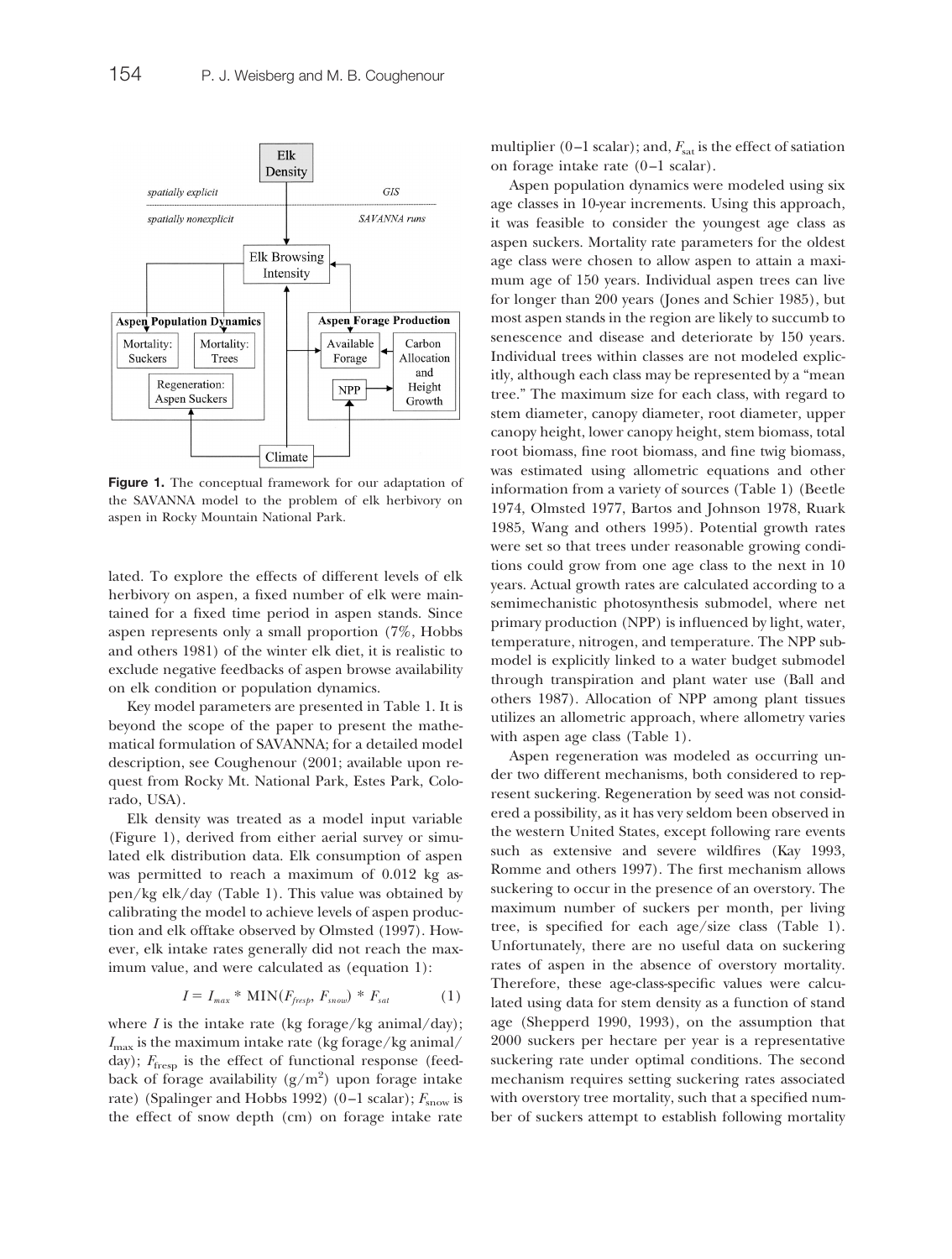| a lood Tolor to back for only ago classed in Toryour information and to Torliot. |                                    |                                    |                             |  |
|----------------------------------------------------------------------------------|------------------------------------|------------------------------------|-----------------------------|--|
| Parameter                                                                        | Value                              | Units                              | Source                      |  |
| Foraging submodel                                                                |                                    |                                    |                             |  |
| $I_{\rm max}$                                                                    | 0.012                              | kg forage/kg animal/day            | fit (see text)              |  |
| $F_{\text{free}}$                                                                | (0., 0.), (4.6, 0.7), (15., 1.)    | $(gm^{-2}$ forage; unitless)       | fit (see text)              |  |
| $F_{\rm snow}$                                                                   | $(5., 1.)$ , $(40., 0.)$           | (cm snow depth; unitless)          | Sweeney and Sweeney (1984)  |  |
| R                                                                                | 2.0                                | m                                  | Murie 1951                  |  |
| Aspen allometry                                                                  |                                    |                                    |                             |  |
| Н                                                                                | 2.00, 5.81, 6.83, 7.67, 8.38, 13.0 | m                                  | Olmsted (1977), Suzuki data |  |
| $D_c$                                                                            | 0.60, 1.10, 1.30, 1.50, 1.95, 3.60 | m                                  | Beetle (1974)               |  |
| $D_{s}$                                                                          | 3.60, 11.4, 13.5, 15.2, 16.6, 26.1 | cm                                 | Olmsted (1977), Suzuki data |  |
| $M_L$                                                                            | 0.08, 0.29, 0.48, 0.70, 1.20, 5.10 | kg                                 | Wang and others (1995)      |  |
| $M_W$                                                                            | 1.59, 26.6, 40.6, 56.6, 73.7, 212. | kg                                 | Wang and others (1995)      |  |
| $M_{\rm FB}$                                                                     | 0.08, 0.14, 0.30, 0.44, 0.76, 3.21 | kg                                 | Bartos and Johnson (1978)   |  |
| $M_R$                                                                            | 0.64, 6.40, 8.43, 10.7, 13.6, 21.6 | kg                                 | Ruark (1985)                |  |
| $M_{\rm FR}$                                                                     | 0.08, 0.29, 0.48, 0.70, 1.20, 5.10 | kg                                 | guess                       |  |
| Aspen establishment                                                              |                                    |                                    |                             |  |
| and mortality                                                                    |                                    |                                    |                             |  |
| E                                                                                | 0.00, 0.01, 0.08, 0.12, 0.16, 0.17 | suckers/mo                         | see text                    |  |
| S                                                                                | 0.00, 0.02, 1.62, 2.45, 3.33, 3.39 | suckers/mo                         | see text                    |  |
| $F_{\text{water}}$                                                               | (0.9, 0.), (1., 1.)                | (relative water content; unitless) | Jones and others (1985)     |  |
| $F_{\rm temp}$                                                                   | (5., 0.), (11., 1.)                | (°Celsius; unitless)               | Jones and others (1985)     |  |
| $F_{\rm{herb}}$                                                                  | (0., 1.), (410., 0.)               | $(gm^{-2}$ biomass; unitless)      | fit                         |  |
| $F_{\rm wcv}$                                                                    | (0., 1.), (0.4, 0.2), (0.9, 0.0)   | (proportional cover; unitless)     | fit                         |  |
| $\boldsymbol{B}$                                                                 | $(0., 0.)$ , $(0.2, 1.0)$          | (proportion browsed; unitless)     | fit (see text)              |  |
| $N_{m}$                                                                          | 0.28, 0.02, 0.02, 0.02, 0.02, 0.02 | proportion stems per year          | fit                         |  |

Table 1. Selected input parameters for the SAVANNA model as applied to this study.<sup>a</sup> Where (X, Y) pairs are given, these refer to user-input "table functions" where the modeled functional relationship is a linear interpolation between coordinate pairs (i.e., for a given *X* value, a *Y* value is interpolated). Where six values are listed continuously on a line, these refer to each of six age classes in 10-year increments add to ref list?

<sup>a</sup>Abbreviations: *I*<sub>max</sub> = maximum intake rate; *F*<sub>fresp</sub> = effect of functional response (feedback of forage availability upon forage intake rate; Spalinger and Hobbs 1992);  $F_{\text{snow}}$  = effect of snow depth on forage intake rate multiplier;  $R$  = elk reach height (above snow level, if present); *H* = tree height; *D<sub>c</sub>* = crown diameter; *D<sub>s</sub>* = stem diameter (dbh); *M<sub>L</sub>* = leaf biomass; *M<sub>W</sub>* = wood biomass (stem + branch); *M<sub>FB</sub>* = fine branch biomass;  $M_R$  = total root biomass;  $M_{FR}$  = fine root biomass;  $E$  = maximum suckering rate per living tree per month; *S* = maximum suckering rate per dying stem per month;  $F_{\text{war}}$  = effect of water (relative water content of soil) on establishment;  $F_{\text{temp}}$  = effect of temperature on establishment;  $F_{\text{herb}}$  = effect of herbaceous root biomass on establishment;  $F_{\text{wcv}}$  = effect of woody canopy cover on establishment;  $B$  = fraction of current annual growth browsed vs. fraction suckers killed;  $N_m$  = nominal (background) mortality rate.

of a tree in a given age/size class (Table 1). These values were based on a maximum suckering establishment rate, following complete overstory removal, of 40,000 suckers per hectare per year, as has been observed following fire (Bartos and Mueggler 1980). Simulated rates of establishment are further influenced by water availability, temperature, and competition with herbaceous plant species (equation 2) (Table 1):

$$
Eff = F_{watr} * F_{temp} * MIN(F_{herb}, F_{wcv})
$$
 (2)

where *Eff* is the effect of environmental factors on tree regeneration;  $F_{\text{watr}}$  is the effect of available soil moisture;  $F_{\text{temp}}$  is the effect of temperature;  $F_{\text{herb}}$  is the effect of herbaceous root biomass; and  $F_{\text{wcv}}$  is the effect of woody canopy cover.

For this study, the main mortality influence on aspen suckers was modeled as the effect of elk herbivory. Simulated effects of elk herbivory on aspen included biomass effects and population effects. Biomass effects occurred when elk herbivory maintained aspen suckers at low heights and low levels of shoot biomass. Lower levels of elk herbivory allowed a number of suckers to grow beyond elk reach height and form a viable regeneration cohort. Population effects occurred when elk herbivory killed aspen suckers according to a specified relationship between the proportion of the sucker browsed and the probability of sucker mortality (Table 1). Sucker mortality probability was simulated as 1.0 when 20% of the sucker woody biomass was browsed. This value is similar to the "breakeven level" of 30% twig volume reduction proposed by Olmsted (1977, 1997), where aspen stands in the study area with greater reduction were more likely to have experienced declining stand density over the 20-year period of study. The 20% value was arrived at through the model calibration process described below, by starting with the 30% Olmsted value, and then allowing the parameter to vary until simulated results for aspen production most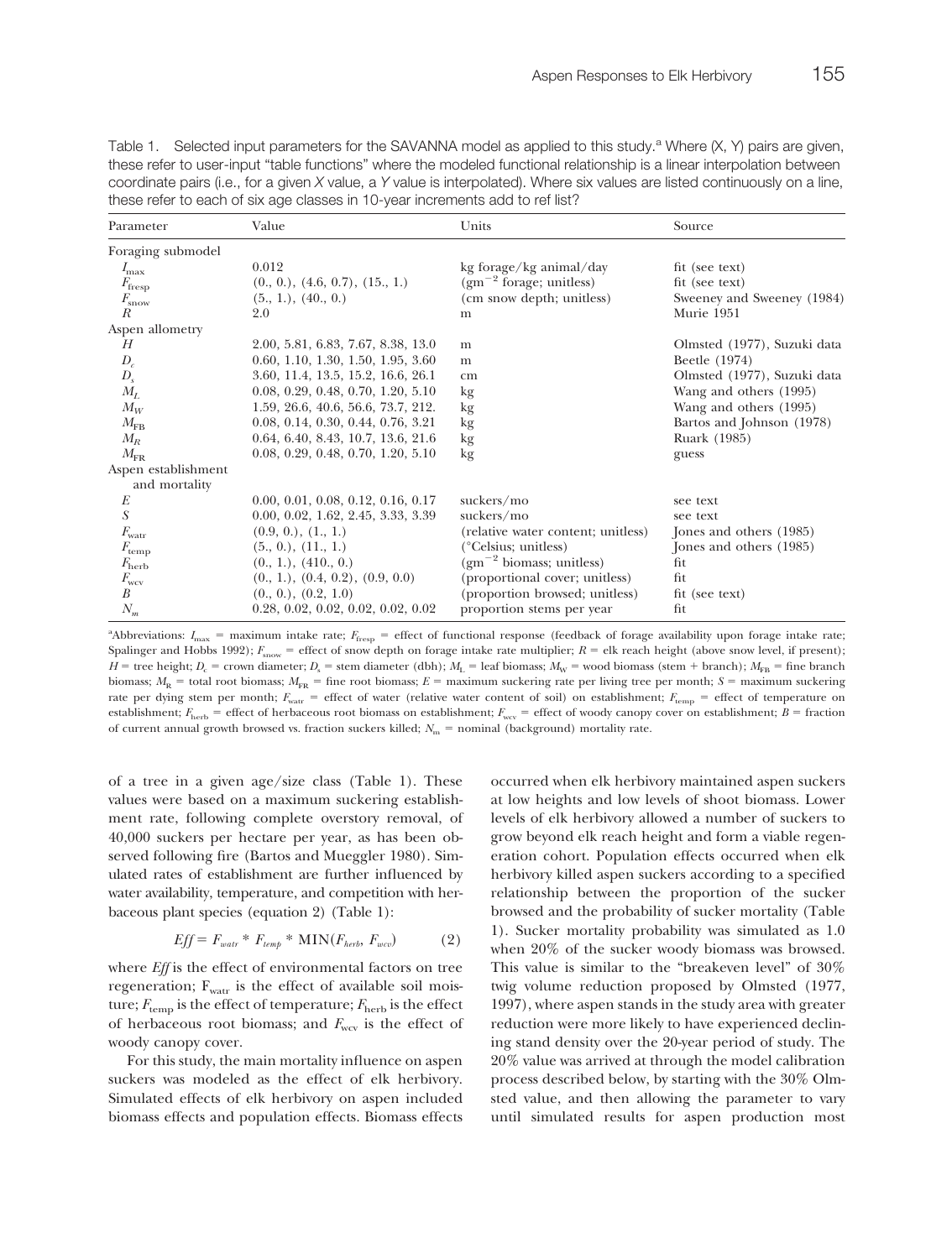closely matched observed results. Elk-induced mortality of older trees (e.g., from bark-stripping) was not represented, suggesting that our results for elk effects on aspen may be conservative.

#### Model Calibration and Testing

The model was calibrated and tested using data for nine aspen stands on elk winter range in RMNP, for which long-term data were available for aspen production, elk offtake of aspen, and aspen sucker density. These sites were originally sampled in 1975–1976 (Olmsted 1977), and resampling occurred in 1985–1986 and 1995–1996 (Olmsted 1997). Specific information for each site used in model calibration were its elevation, slope steepness, slope aspect, winter elk density (see below), canopy cover in 1975–1976, and age class structure in 1975–1976. Except for elk density, this information comes from Olmsted (1977), Olmsted (1997), and unpublished data from Olmsted's work.

Winter elk densities for model calibration were obtained from spatially explicit SAVANNA runs of elk distribution, utilizing habitat suitability algorithms that include forage availability (total forage biomass, herbaceous green biomass), slope steepness, modeled climatic variables (snow depth, mean daily temperature), and the existing density of elk on a particular patch. Outputs from spatially explicit SAVANNA runs were at a 25-ha resolution, coarser than the 1-ha resolution of the GIS coverage used for delineating aspen stands. Average annual winter elk density for each aspen stand was calculated as the mean simulated elk density at that location, from January to April, for each year from 1970 to 1998.

We simulated aspen dynamics at the nine sites from 1970 to 1998, using historical weather data. Observed data for aspen production and elk offtake were available for the winters of 1975–1976, 1985–1986, and 1995–1996 (Olmsted 1997). For these three seasons, we compared observed and simulated shoot production of current year's growth on all twigs up to 2 m in height. Observed shoot production, measured in October, was provided in units of twig volume. We converted twig volume (cubic centimeters) to twig wet weight (grams) using the empirical relationship from Olmsted (1977) (equation 3):

$$
Weight = (0.671 * Volume) + 0.236
$$
 (3)

Elk intake rate for aspen was calibrated until there was reasonable agreement between observed and simulated elk offtake. Observed elk offtake for the winter months was calculated as the difference between twig volume measured in October and twig volume measured in May of the following year, converted to units of weight.

We conducted statistical testing of model outputs, using all nine sites. This does not represent an independent validation, since all sites were used in model calibration, but does provide some indication as to the predictive ability of the model, for this particular application. A statistical validation of SAVANNA for a nearby area in northern Colorado is reported in Weisberg and others (2002), where simulated herbaceous biomass and offtake by elk closely matched observed data from a controlled grazing field experiment. The basic model operation has been validated elsewhere, in various studies (e.g., Ellis and others 1993, Coughenour 2001, Boone and others 2002). For the RMNP application, we used environmental and stand structural data specific to each site, and compared aspen sucker production, sucker density, and winter elk offtake from aspen suckers between observed and simulated data. Aspen sucker density and offtake data were sufficiently skewed to require square root and logarithmic transformations, respectively, prior to statistical validation.

We also analyzed the sensitivity of aspen canopy cover, aspen sucker production, and aspen sucker density, to variation in several of the key input parameters. Following Friend and others (1993), each parameter was increased  $(P_1)$  and decreased  $(P_0)$  by 10%, and a sensitivity index calculated as (equation 4):

$$
\beta' = \frac{R_1 - R_0}{R_0} / \frac{P_1 - P_0}{P_0},\tag{4}
$$

where *R* is the response variable,  $R_0 = R$  when the parameter is  $P_0$ , and  $R_1 = R$  when the parameter is  $P_1$ .

#### Simulation Experiments

The 1970–1988 calibration runs for the Beaver Meadows-Deer Ridge (BMDR) and Lower Beaver Meadows (LBM) sites were used to initialize a set of experimental runs for the 2000–2059 period. These two sites were chosen to represent different aspen stand structures now present on the winter range. The BMDR site (i.e., senescent stand) has an older age structure representative of decadent lower-elevation aspen stands in the park, having a moderate level of crown cover, a moderate to high winter elk density, and lacking successful establishment of a regenerating aspen cohort. The LBM site (i.e., young stand) represents aspen stands including a younger age cohort of aspen, due to successful aspen regeneration during the herbivore population control period of the 1950s and 1960s (Olmsted 1977). The great majority of aspen stands on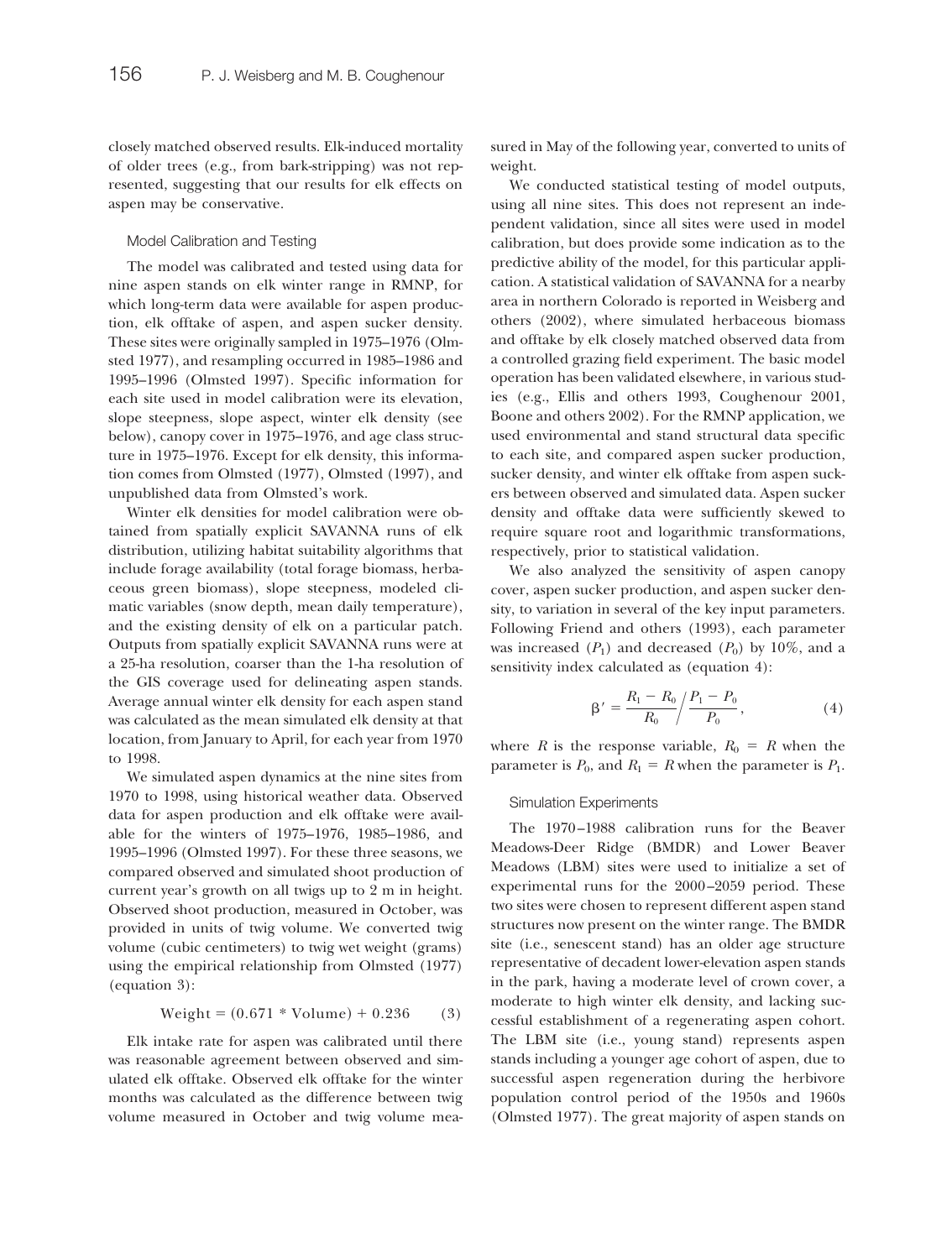core winter range more closely resemble the BMDR site (Baker and others 1997).

The seasonal duration of elk habitat use of RMNP winter range aspen is surprisingly little known, so we simulated multiple scenarios reflecting different assumptions. For the heavy use scenario, elk densities in the simulated aspen stand are at their maximum level for November, December, January, February, March, and April; at 80% of their maximum level for October; at 50% of their maximum level for May and September; and at 10% of their maximum level for June, July, and August. This general pattern of elk distribution is consistent with a recent, detailed study of elk movements (Larkins 1997), but it may be not be representative where aspen stands are utilized for shorter periods during winter and not at all during summer. Therefore, we also simulated a light use scenario, where elk densities are at their maximum level for December and January; at 50% of their maximum level for November and February; and are at 0 for the rest of the year. A field survey of winter elk movement and habitat use in the park found elk use of aspen stands to be substantial (as much as 35% of total habitat use) from October through December, but virtually zero from January through April, when elk increased their use of grassland habitats (Clarke and others 1994). These results suggest the light use scenario may more accurately describe elk use of aspen stands. We also simulated a moderate use scenario, where elk densities are maximal from January through April; at 50% of their maximum level for May, November, and December; and are at 0 from July through October.

Fence scenarios were simulated by setting elk population density to zero for the duration of the fencing treatment (10, 20, or 30 years), and then setting elk population density to the specified level upon completion of the treatment. All fence experiments used the Moderate Use scenario for elk use, and simulated senescent stands.

Experimental runs used randomized weather patterns with a mean and variance for temperature and precipitation similar to that of the 1910–1998 period. Elk density was systematically varied between 0 and 16  $elk/km<sup>2</sup>$  for nine simulation experiments (Table 2).

#### Data Analysis

To explore how various treatments affected the probability of aspen persistence, we calculated the proportion of 60-year, random weather runs where the simulated aspen stand successfully regenerated. An aspen canopy cover of at least 40% was considered a necessary condition for regeneration success, while a canopy cover of at least 60% was considered a sufficient

Table 2. Simulation experiments conducted using the SAVANNA model<sup>a</sup>

| Elk density<br>$(\text{per km}^2)$ | Level of<br>elk use | Duration<br>of fence<br>period (yr) | Simulated<br>aspen stand |
|------------------------------------|---------------------|-------------------------------------|--------------------------|
|                                    |                     |                                     |                          |
| $0 - 16$                           | Heavy               | $\theta$                            | <b>BMDR</b>              |
| $0 - 16$                           | Moderate            | $\theta$                            | <b>BMDR</b>              |
| $0 - 16$                           | Light               | 0                                   | <b>BMDR</b>              |
| $0 - 16$                           | Heavy               | 0                                   | <b>LBM</b>               |
| $0 - 16$                           | Moderate            | 0                                   | LBM                      |
| $_{0-16}$                          | Light               | 0                                   | LBM                      |
| $0 - 16$                           | Moderate            | 10                                  | <b>BMDR</b>              |
| $_{0-16}$                          | Moderate            | 20                                  | <b>BMDR</b>              |
| $_{0-16}$                          | Moderate            | 30                                  | <b>BMDR</b>              |
|                                    |                     |                                     |                          |

<sup>a</sup>All experiments ran for 60 years, using 20 stochastic weather replicates. BMDR refers to the senescent Beaver Meadow-Deer Ridge stand, while LBM refers to the Lower Beaver Meadows stand, which includes a younger aspen cohort. See text for explanation of elk use levels.

condition. Note that the initial (1976) aspen canopy cover values for the BMDR and LBM stands were 50% and 58%, respectively. Where aspen canopy cover was between 40% and 60%, regeneration success was considered to have occurred if one of the following conditions were true: (1) sucker density  $\geq 1000/ha$ ; (2) age class 2 (11–20 years) density  $\geq$  500 stems/OK? 500 stems/ha; (3) density  $\geq 1000$  stems/ha in age classes 3 (21–30 years), 4 (31–40 years), and 5 (41–50 years) combined; and (4) density  $\geq$  300 stems/ha each for  $\geq$ 3 age classes from age class 3 to age class 6 (51–150 years). While these criteria are somewhat arbitrary, they guarantee that only those stands are considered to have successfully regenerated that have either increased in cover after 60 years or have maintained most of their original cover while younger cohorts have established.

Stand-level results were extrapolated to the landscape scale, over the extent of elk winter range within park boundaries, in the Estes Valley area. The official RMNP GIS coverage for vegetation, based on 1987 aerial photography and estimated to be 80%–85% accurate, was used to represent the distribution of aspen stands at a 1-ha resolution. Aspen stands are likely underrepresented by this vegetation coverage, since they are often quite small (Stohlgren and others 1997). The aspen data layer was overlaid on two coverages of mean relative elk density, each obtained using two data sources: (1) aerial surveys of winter elk distribution from 1994 to 1998; and, (2) simulated elk density from spatially explicit SAVANNA runs of elk distribution from 1960 to 1998, as described in the Model Calibration and Testing section. Results from each method are interpreted and reported separately, to provide an indication of the sensitivity of our interpretations to the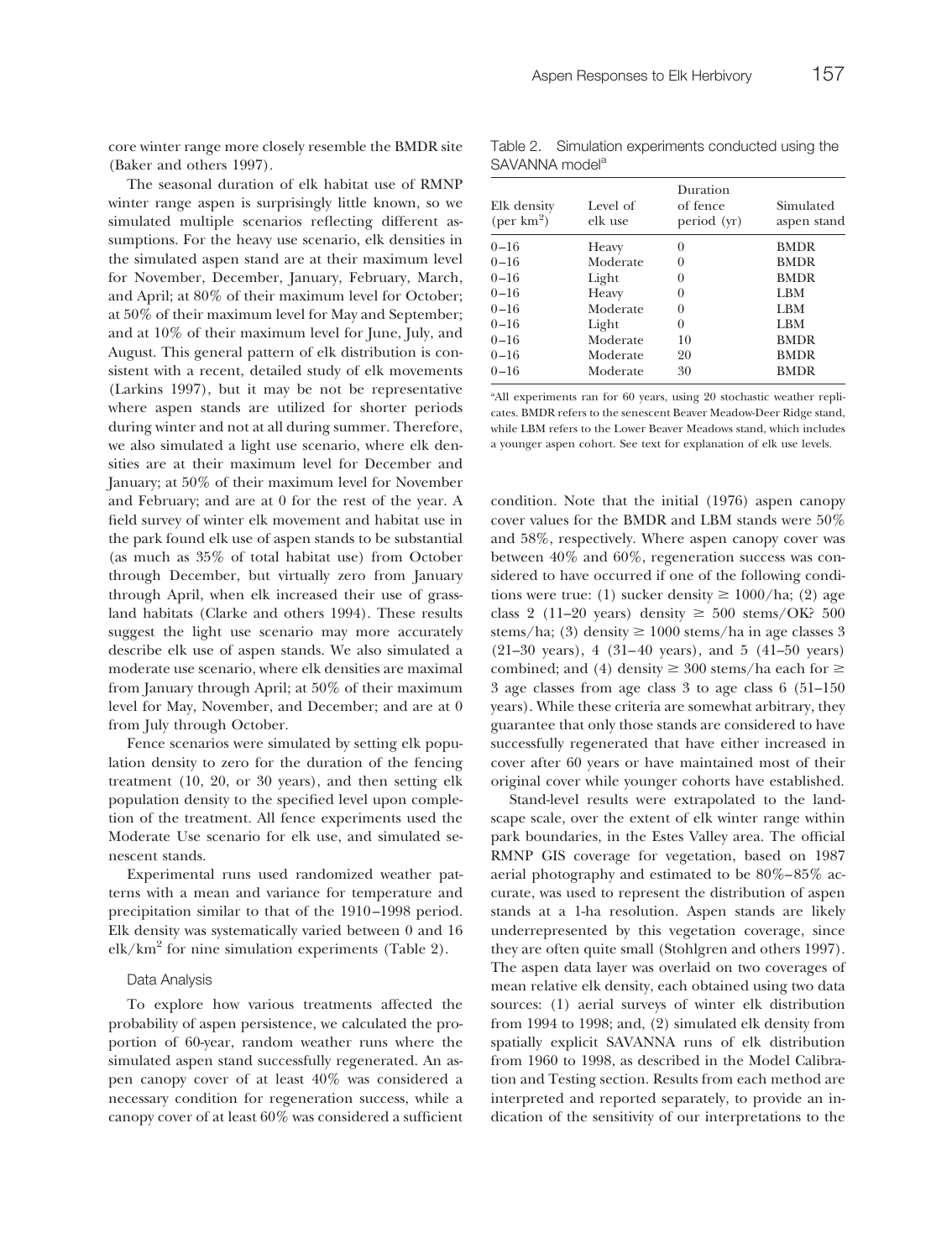

**Figure 2.** Maps of elk distribution (elk density, scaled to standard deviation units). (a) based on mean February elk density for the 1994–1998 period, estimated from aerial surveys (Singer and others 1998); and (b) based on SAVANNA simulations of winter (January–April) elk distribution, 1960– 1998.

estimated spatial distribution of elk, a highly uncertain parameter.

Winter elk densities derived from 1994 to 1998 aerial survey (i.e., empirical) data were interpolated for each winter across all 1-ha pixels, in the portion of elk winter range within park boundaries, using standard GIS operations (Figure 2a). Interpolated elk density averaged over the 5 years was used to calculate a map of relative elk distribution, which was then used to predict elk population for each pixel, based on an overall elk population level for the RMNP winter range. Elk population level for each pixel was predicted as (equation 5):

$$
n_i = (\rho_i / \sum \rho)^* N_y \tag{5}
$$

where:  $n_i$  is the number of elk occupying pixel  $i$ ;  $p_i$  is interpolated mean 1994 to 1998 elk density for pixel *i*;  $\Sigma \rho$  is the sum of interpolated 1994 to 1998 elk densities over all pixels on the Park winter range; and  $N_v$  is the elk population level for the park winter range as a whole, which was varied systematically from 100 to 3000.

Elk population levels for each pixel using the simulated elk distribution data were also calculated using equation 5, except that, in this case,  $\rho_i$  is the simulated mean elk density for one of three historical time periods, representing different elk population levels for the RMNP winter range as a whole: 1960–1975 (400–600 elk), 1975–1982 (600–1000 elk), 1982–1998 (1000–1400 elk). This approach permits the relative distribution of elk to change as total elk population changes.

Then, the expected probability of aspen regeneration success was estimated for each stand given its estimated elk population level, according to threshold values derived from simulation results. One-hectare aspen stands with a regeneration success probability of  $\geq 90\%$ , or  $\leq 10\%$  were separated from other aspen stands, and the spatial pattern of aspen regeneration success was shown in map form, under different assumptions concerning elk population level, elk distribution patterns, seasonal intensity of elk use, and developmental stage of aspen stands.

The proportion of regenerating aspen stands on the winter range was described graphically, for heavy use and light use scenarios, and for elk population levels from  $100$  to  $3000$  elk/km $^2$ . Given a study area of ca.  $107\,$ km2 , the 100-elk level would represent a density of about 1 elk/km<sup>2</sup>, while the 3000 elk level would represent a density of about 28 elk/km<sup>2</sup>, if elk density were homogeneous over the winter range. However, elk density over the winter range is far from homogeneous (Figure 2). For example, using the empirical data, an overall population level of 1219 elk in 1998 corresponded to a density of about 7 elk/km<sup>2</sup> at the BMDR site, but to a density of about  $56$  elk/km<sup>2</sup> at the heavily utilized Moraine Park site.

#### **Results**

#### Model Testing

A sensitivity analysis found that model outputs for aspen canopy cover, aspen sucker production, and aspen sucker density were especially sensitive to the userdefined function specifying the relationship between browsing intensity and aspen sucker mortality (Table 3). Sucker production and density were also quite sensitive to the other parameters tested, representing different aspects of aspen population dynamics. Aspen canopy cover was the least sensitive of the three response variables tested, supporting its use as the primary criterion for specifying simulated aspen regeneration success.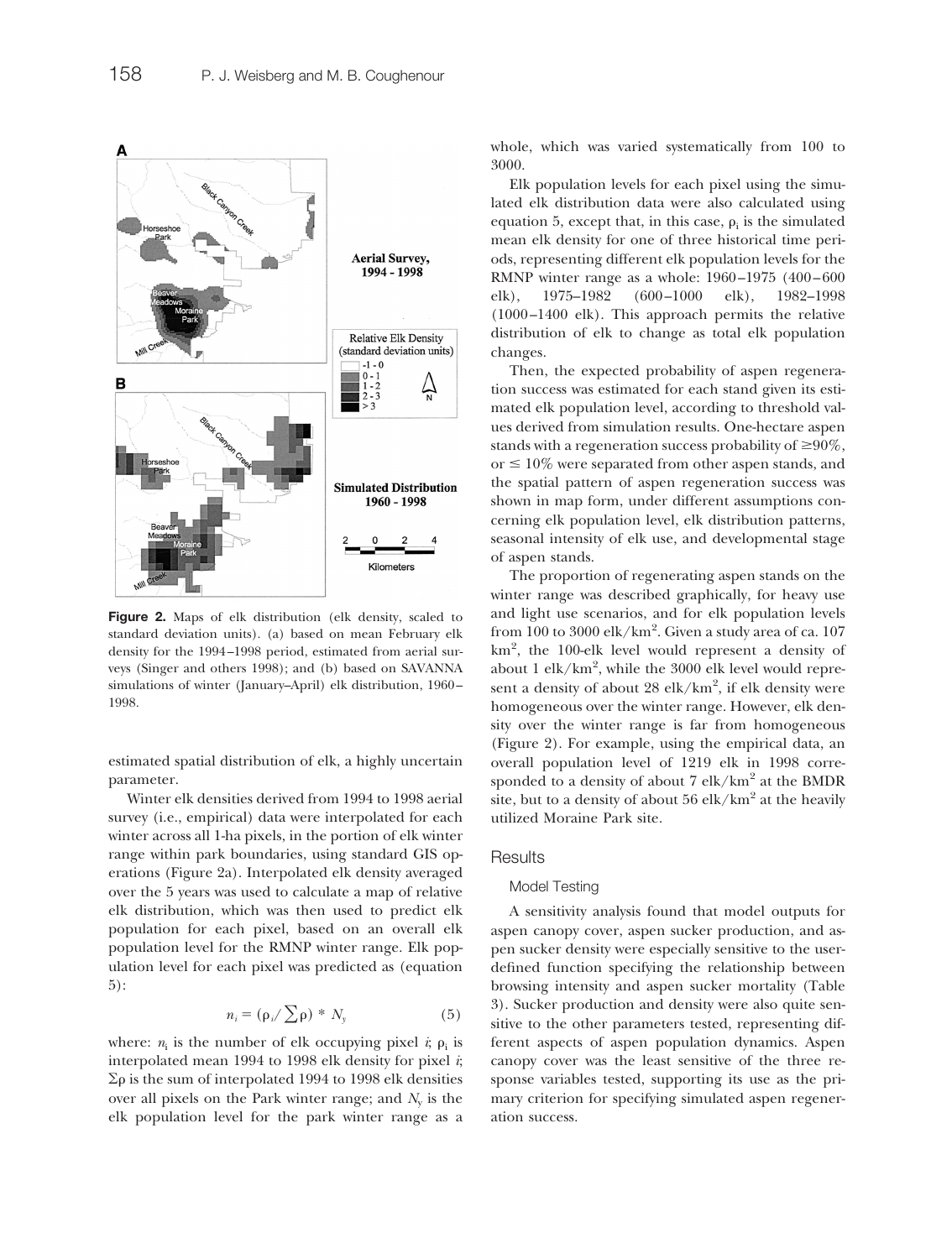Table 3. Sensitivity of aspen canopy cover, aspen sucker production, and aspen sucker density to selected model input parameters<sup>a</sup>

| Paremeter        | Aspen<br>Canopy<br>Cover | Aspen<br>Sucker<br>Production | Aspen<br>Sucker<br>Density |  |
|------------------|--------------------------|-------------------------------|----------------------------|--|
| E                | 0.32                     | 4.84                          | 4.47                       |  |
| -S               | 0.18                     | 4.26                          | 4.11                       |  |
| $I_{\text{max}}$ | $-3.53$                  | $-4.17$                       | $-4.09$                    |  |
| B                | 15.18                    | 33.20                         | 29.78                      |  |
| $N_m$            | $-3.78$                  | $-4.02$                       | $-3.92$                    |  |

a For parameter abbreviations and values used in the model, see Table 1.

Based on the statistical testing of model predictions for the nine sites, mean aspen production does not differ significantly between observed and simulated values for any of the years considered (Table 4). Coefficients of determination for the regression fit between observed and simulated production values range from 0.62 to 0.91. The simultaneous *F* test for regression bias indicates that the hypothesis of a biased model cannot be rejected for the 1995–1996 season, and confidence intervals for regression slope do not include 1.0 for all years except 1975–1976. These results suggest that, with regard to aspen production, the model generates quite reasonable results with a minor but significant bias, where the model underpredicts for low values, but overpredicts for high values, of aspen production (Figure 3a).

Mean elk offtake of aspen does not differ significantly from observed offtake, although simulated offtake is lower for all years (Table 5). While validation results appear acceptable when only mean values are considered, the model poorly predicted offtake at a given site for a given year (Table 5, Fig. 3b). The model underpredicts offtake at low values, there is a wide scatter around the line of perfect fit, and linear regression relationships between observed and predicted offtake are not significant for individual years. We attribute the poor performance of the model at this level to uncertainty associated with elk density for a given site and year. Simulated elk distributions may be accurate as generalizations, but lack sufficient precision to predict the number of elk at a fine temporal and spatial resolution. This is demonstrated by the occurrence of high observed offtake values in the Olmsted (1997) data set, for particular sites and winters for which no or few elk were predicted. For example, elk offtake of aspen at the Little Horseshoe Park (LHRS) site was observed by Olmsted (1997) to be  $15.49 \text{ g/m}^2$  in 1975–1976, while estimates of mean elk density for that winter at that site

were only 2.88 and  $5.01$  elk/km<sup>2</sup> using the empirical and simulation elk distribution methods, respectively. Even though 1975 aspen sucker production was predicted fairly accurately for this site  $(19.53 \text{ g/m}^2 \text{ ob-}$ served vs 17.13  $g/m^2$  predicted), there would be no chance for the model to predict offtake accurately given available estimates for mean elk density. However, errors associated with incorrect estimates of elk density may average out over the 60-year period of the experimental runs and at the scale of the entire winter range.

Model output for aspen sucker density is not directly comparable with observed aspen density, since observed aspen density includes suckers of very small size, while simulated aspen suckers have minimum heights and crown diameters of 0.5 m and 0.15 m, respectively. However, observed and simulated sucker density are positively associated according to the following linear regression relationship ( $R^2 = 0.45; F_{(1,25)} = 20.73; P <$ 0.01) (equation 6):

$$
y = 2.61x + 48.09\tag{6}
$$

where *y* is the square-root transformed observed aspen sucker density, and  $x$  is the square-root transformed simulated aspen sucker density.

#### Stand-Level Results

Aspen regeneration success is clearly much greater when elk use is less prolonged over the course of the year (Figure 4a). Under the heavy use scenario, aspen regeneration success for the senescent stand is high at 1 elk/km<sup>2</sup> , moderate at 2 elk/km2 , and decreases sharply between 2 and 3 elk/km<sup>2</sup>. For this same stand under the moderate use scenario, aspen regeneration success is still moderate at 3  $\text{elk}/\text{km}^2$ , is low at 4  $\text{elk}/$  $km^2$ , and is 0 at densities of 5 elk/km<sup>2</sup> or greater. Under the light use scenario, simulated aspen at the senescent stand has a greater than 50% chance of regeneration at densities of up to 5 elk/km<sup>2</sup>, but declines gradually to 0 by 8 elk/ $km^2$ .

An alternative means of estimating elk density levels beyond which senescent aspen stands may decline is through the analysis of simulated aspen canopy cover (Figure 5a). By the end of the 60-year simulations, mean aspen canopy cover has dropped sharply below the initial level of  $50.5\%$  at densities of 3 elk/km<sup>2</sup>, 4  $elk/km^2$ , and 6  $elk/km^2$ , for heavy use, moderate use, and light use scenarios, respectively.

The probability of aspen regeneration success despite moderate or high levels of elk browsing increases greatly if a younger aspen age cohort is present (Figure 4b). For such stands, aspen regeneration success under the heavy use scenario is  $\geq 0.90$  for up to 3 elk/km<sup>2</sup>,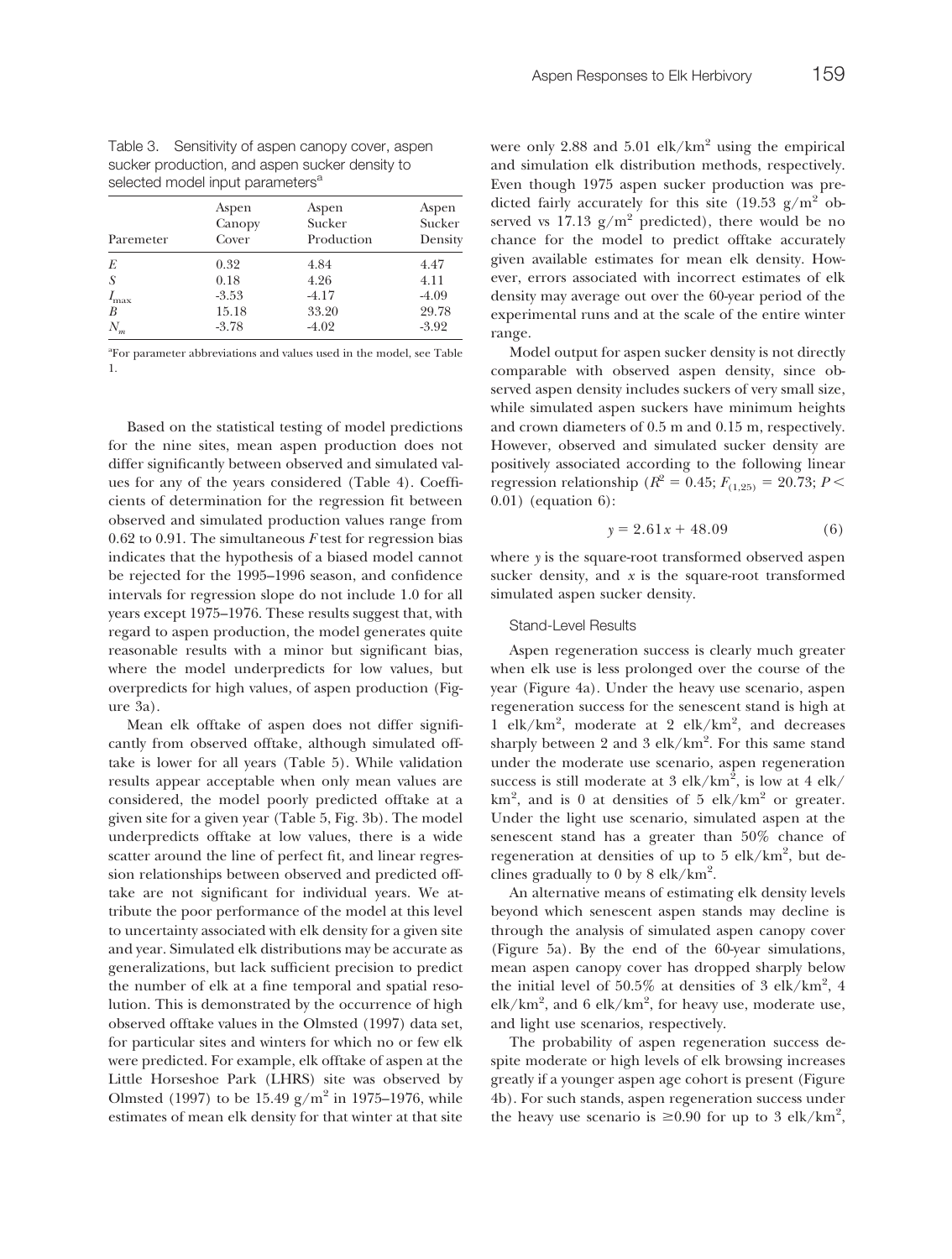| Winter Season                       | 1975–1976     | 1985–1986     | 1995–1996     | Overall       |
|-------------------------------------|---------------|---------------|---------------|---------------|
| Number of observations              | 9             | 9             | 9             | 27            |
| Mean (simulated)                    | 6.88          | 4.41          | 2.20          | 4.50          |
| Mean (observed)                     | 7.33          | 3.63          | 2.49          | 4.48          |
| Paired <i>t</i> test statistic      | 0.54          | $-0.61$       | 0.33          | $-0.03$       |
| $(2\text{-sided } P \text{ value})$ | 0.60          | 0.56          | 0.75          | 0.98          |
| Regression $R^2$                    | 0.91          | 0.62          | 0.83          | 0.76          |
| Regression slope                    | 1.11          | 0.50          | 0.51          | 0.80          |
| 95% CI                              | $0.77 - 1.45$ | $0.15 - 0.85$ | $0.30 - 0.71$ | $0.61 - 0.98$ |
| Regression Bias F                   | 0.78          | 2.83          | 7.94          | 1.29          |
| Pvalue                              | 0.50          | 0.15          | 0.02          | 0.29          |

Table 4. Statistical comparison of simulated and observed data for aspen production  $(g/m^2)^a$ 

<sup>a</sup>The paired *t* test tests the hypothesis that the mean difference between simulated and observed values is 0. All regression relationships between observed and predicted values are significant at  $\alpha = 0.01$ . The simultaneous *F* statistic for model bias tests the hypothesis that slope = 1 and  $intercept = 0.$ 

≥0.50 for up to 7 elk/km<sup>2</sup>, and 0 by 9 elk/km<sup>2</sup>. Simulated aspen canopy cover drops significantly below its initial value of  $57.5\%$  by  $8$  elk/km $^2$ , (Figure  $5$ b). Under the moderate use scenario, aspen regeneration success is  $\geq 0.90$  for up to 4 elk/km<sup>2</sup>,  $\geq 0.75$  for up to 7 elk/  $km^2$ , then drops off sharply, reaching 0 by 12 elk/km<sup>2</sup>. Simulated aspen canopy cover drops to 40% by 8 elk/ km2 , and drops sharply lower to about 20% by 10 elk/km2 . Aspen regeneration success for the light use scenario does not drop below 0.40 by the maximum elk density tested, of 16 elk/km<sup>2</sup> (Figure 4b). At least  $90\%$ of simulation stands regenerated at density levels of up to 7 elk/km<sup>2</sup>. Simulated canopy cover drops slightly below its initial level at a density of  $14$  elk/km<sup>2</sup> (Figure 5b).

Aspen regeneration success is also significantly improved by fencing senescent aspen stands (Figure 4c). As might be expected, fencing aspen stands for longer time periods improves the probability of aspen persistence. Fencing for 10 years, followed by a 50-year period without fences, does not much improve the probability of aspen persistence relative to a control scenario of no fencing at all. However, aspen regeneration probability does not appear to be ensured even at moderate elk densities with the 30-year fence scenario. This is because the aspen stands again begin to deteriorate, once the fences come down.

#### Landscape-Level Results

The landscape-level results for the proportion of regenerating aspen stands (i.e., PRegen  $=$  at least a 90% probability of regenerating) as a function of winter range elk population level show similar patterns, regardless of whether elk distributions are derived from empirical or simulated data (Figures 6 and 7). However, PRegen using the simulated distributions shows more of a steady rise with decreasing elk population, for elk population levels below about 600 elk (heavy use–senescent stands), 900 elk (light use–senescent stands), and 1300 elk (light use– younger stands). PRegen also is generally lower using the simulated elk distribution data (Figure 6). This is because simulated elk distribution is less concentrated than that derived directly from empirical data (Fig. 2), but is also more focused on aspen stand locations. Simulated elk distributions also are output at a coarser resolution (25 ha) than that produced by the empirical GIS interpolation (1 ha), resulting in the steplike response curves shown in Figure 6b.

The heavy use scenario yields the interesting result that PRegen for senescent stands is little affected by elk population level (Figures 6 and 7), except at levels below about 300 elk, where empirical data are used to specify elk distributions (Figure 6a), or below about 600 elk where simulated elk distributions are used (Figure 6b). Using the empirical distributions, fewer than  $60\%$ of senescent aspen stands have a  $\geq 90\%$  probability of regenerating even at 200 elk, although most of the remaining stands (85%) have at least a 10% probability of regenerating (Figure 7). Using the simulated elk distributions, PRegen at 200 elk is even lower.

The landscape-level results for the moderate use scenario are only slightly different from those of the heavy use scenario and are not shown in Figures 6 and 7. There is a greater difference between elk population extremes for senescent stands, given the light use scenario (Figures 6 and 7). Given the empirical elk distributions, there is little effect of elk population level on PRegen until population levels of below about 500 elk have been reached (Figure 6a). Given the simulated elk distributions, there is a 10% increase in PRegen as elk population level is reduced from 1000 to 900, and then little effect of elk population on PRegen until about 400 elk, below which PRegen increases markedly (Figure 6b).

Younger stands (dashed lines on Figure 6) are better able to perpetuate themselves under elk browsing pres-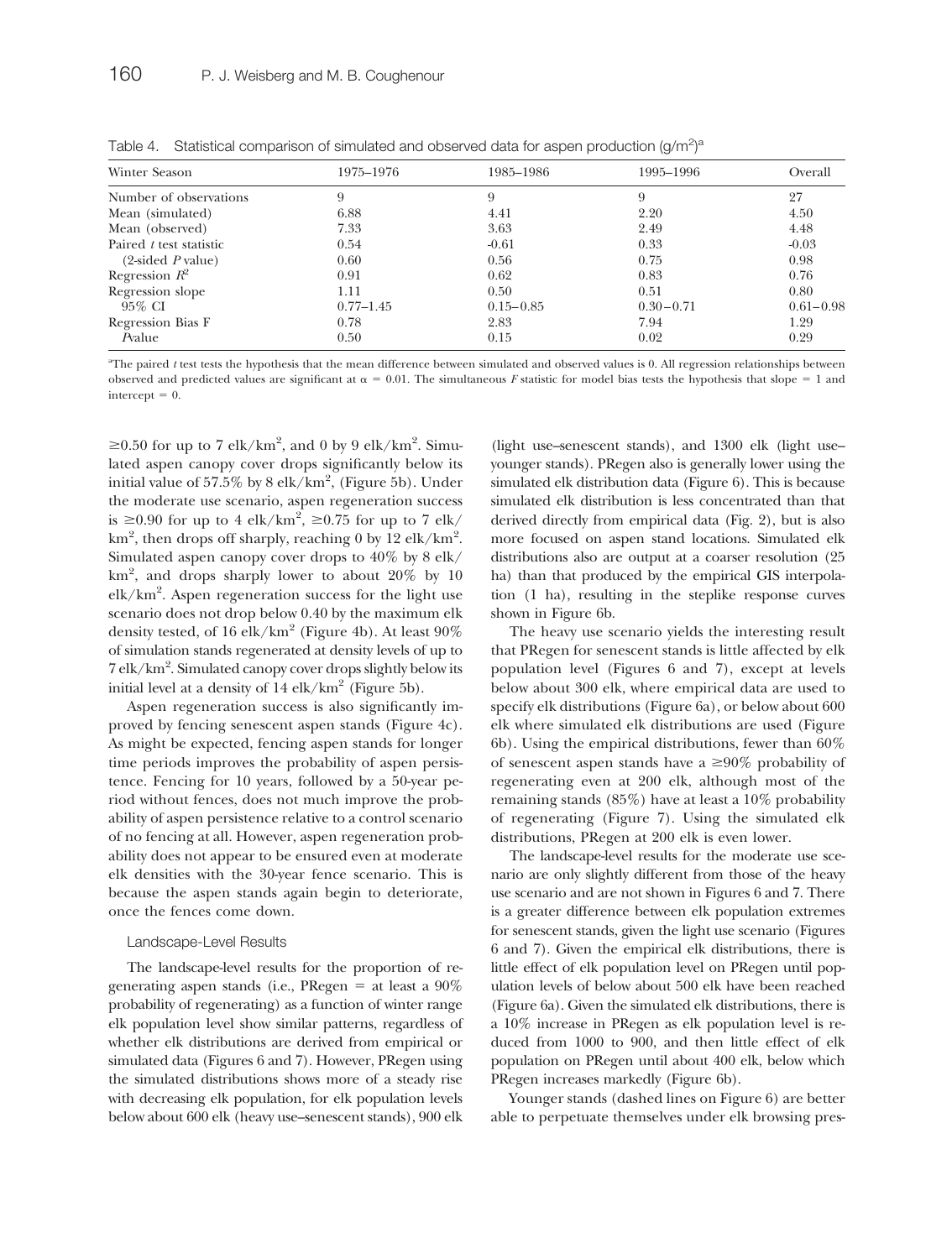#### A Aspen Sucker Production



**B** Elk Offtake of Aspen (logarithmic transformation)



**Figure 3.** Model verification, using data derived from field observations of aspen sucker volume production, for three winters at decadal intervals, over nine sites (Olmsted 1997). (a) Comparison of observed vs simulated aspen sucker production (current annual growth up to 2 m in height); (b) comparison of observed vs. simulated elk offtake of aspen. The data have been transformed using the natural logarithm.

sure than senescent stands. Since the threshold value of  $90\%$  aspen regeneration probability is 3 elk/km<sup>2</sup> for both heavy use–senescent stands and light use–younger stands scenarios (Figures 4a,b), these two scenarios produce identical results for landscape-level PRegen. The light use–younger stands scenario shows PRegen increasing significantly with decreasing elk population levels below population levels of about 1000 elk (empirical elk distributions) or 800 elk (simulated elk distributions) (Figure 6).

At approximately current elk population levels (1000– 1200 elk), only 35%–45% of senescent aspen stands are simulated as having a 90% probability of regeneration success (Figure 6). Nearly all of these are located on the periphery of the winter range (Figure 7). Given the heavy use scenario, most of the difference between the 200 and 1000 elk population levels occurs for aspen in the vicinity of Horseshoe Park and Beaver Meadows, although some stands in these areas still fail to regenerate even at the lower elk levels (Figure 7). Given the light use scenario, the only stands that fail to regenerate at 200 elk are in Moraine and Horseshoe Parks.

#### **Discussion**

#### Elk Distribution Patterns and Aspen

The landscape-level analysis suggests that senescent aspen stands at lower elevations on the core winter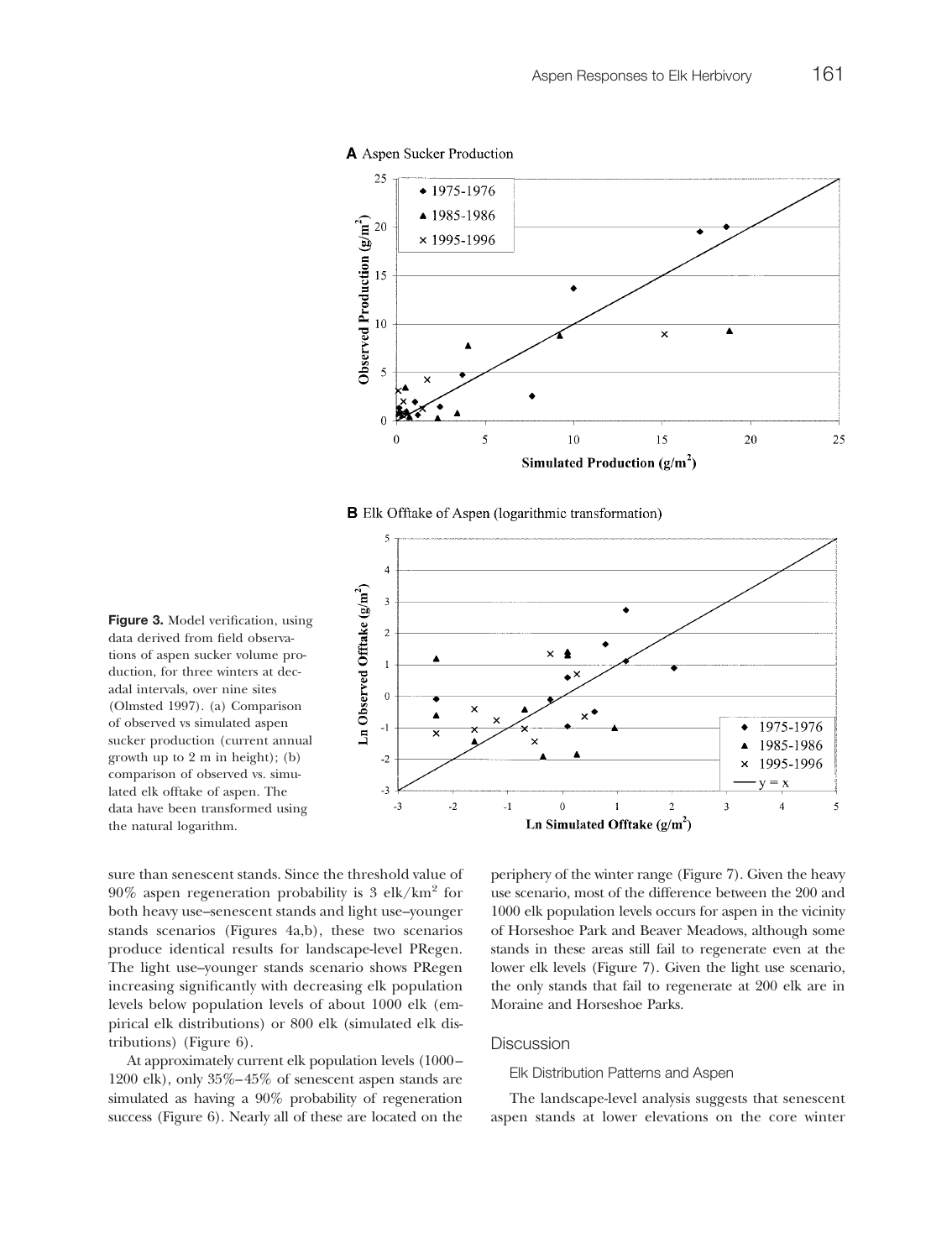| Winter Season                   | 1975-1976 | 1985–1986 | 1995–1996 | Overall       |
|---------------------------------|-----------|-----------|-----------|---------------|
| Number of observations          | 9         | 9         | 9         | 27            |
| Mean (simulated)                | 2.36      | 0.86      | 0.61      | 1.27          |
| Mean (observed)                 | 3.43      | 1.48      | 0.98      | 1.96          |
| Paired <i>t</i> -test statistic | 0.56      | 0.47      | 1.11      | 1.11          |
| 2-sided P value                 | 0.59      | 0.65      | 0.30      | 0.28          |
| Regression $R^2$                | NS        | NS        | NS.       | 0.15          |
| Regression slope                | NS        | NS        | NS.       | 0.39          |
| 95% CI                          | NS        | NS        | NS.       | $0.01 - 0.77$ |
| Regression bias F               | NS        | NS        | NS.       | 0.37          |
| $P$ value                       | NS        | NS        | NS        | 0.69          |

Table 5. Statistical comparison of simulated and observed data for elk offtake of aspen (g/m<sup>2</sup>)<sup>a</sup>

a Original units are reported for mean values, although all statistical analyses use logarithmically transformed values. The paired *t* test tests the hypothesis that the mean difference between simulated and observed values is 0. Only regression relationships between observed and predicted values significant at  $\alpha = 0.05$  are shown. The simultaneous *F* statistic for model bias tests the hypothesis that slope = 1 and intercept = 0.

range, that are not successional to conifers and occur as isolated forest patches within a grassland matrix, may be in jeopardy except at extremely low elk population levels (Figures 6 and 7). This is because elk distribution in the winter range is highly aggregated (Figure 2), so that a high density of elk occupy Horseshoe Park, Beaver Meadows, and Moraine Park, even at low population levels overall. For example, model results suggest the heavily utilized Moraine Park aspen stand would have less than a 10% probability of successful regeneration even at 200 elk, under either the heavy or moderate use scenarios. If elk distribution in winter is actually as aggregated as Figure 2 suggests, then maintenance of declining aspen stands may require management intervention at a local scale. Reductions of the elk herd at the scale of the whole winter range may have little effect on aspen regeneration success in core winter range areas. The only scenarios where reductions of overall elk population level below current levels (approximately 1000) were simulated as having a relatively continuous effect on the probability of aspen regeneration were those involving aspen stands that included a younger ( 30 years old) cohort. Such stands are now exceedingly rare on core winter range (Baker and others 1997).

Furthermore, aspen stands on the periphery of elk winter range maintain low levels of elk density, and so have high aspen regeneration probabilities even at high elk population levels overall, provided they are not overtopped by conifers, a process we did not simulate (Figure 7). This result agrees with field observations of Suzuki and others (1999), who observed ample aspen regeneration on peripheral elk winter range in RMNP.

#### Data Gaps and Model Uncertainty

This model application has helped to identify critical gaps in our understanding of elk–aspen interactions in RMNP. The effect of elk herbivory on aspen sucker mortality has been insufficiently quantified but is a parameter to which the model is extremely sensitive (Table 3). Also relatively unknown is the effect of bark removal by elk on long-term survival of mature aspen trees of different sizes and ages. It would also be useful to know much more about aspen suckering rates, both under a closed aspen canopy, as well as in disturbed stands. Ideally, this should be studied in exclosures, to allow quantification of maximum potential rates of aspen sucker establishment, under different climatic conditions.

Our results clearly show that the seasonal extent of elk use of aspen stands is a very important driving variable, if we are to understand the impacts of elk on long-term aspen dynamics. We need to learn more about elk use of aspen for forage and cover in RMNP over time scales from hours to years.

While more empirical research needs to be done on certain key model parameters before we can confidently forecast the results of a given management scenario, our modeling results represent an integration of a vast amount of available data, and our best assessment at this time. Ideally, the modeling effort should evolve in synchrony with field research designed to reduce our uncertainty about critical processes and causal relationships. Unfortunately, certain key model parameters and inputs (e.g., elk distribution at fine spatial scales) may never be known for the historical period over which the model can be verified using time series or repeat sampling data.

#### Implications for Elk and Aspen Management

Implications of these results for elk and aspen management in RMNP depend very much on the specific nature of management goals. Management goals addressing RMNP's mandate to " try to maintain all the components and processes of naturally evolving park ecosystems, including the natural abundance, diversity,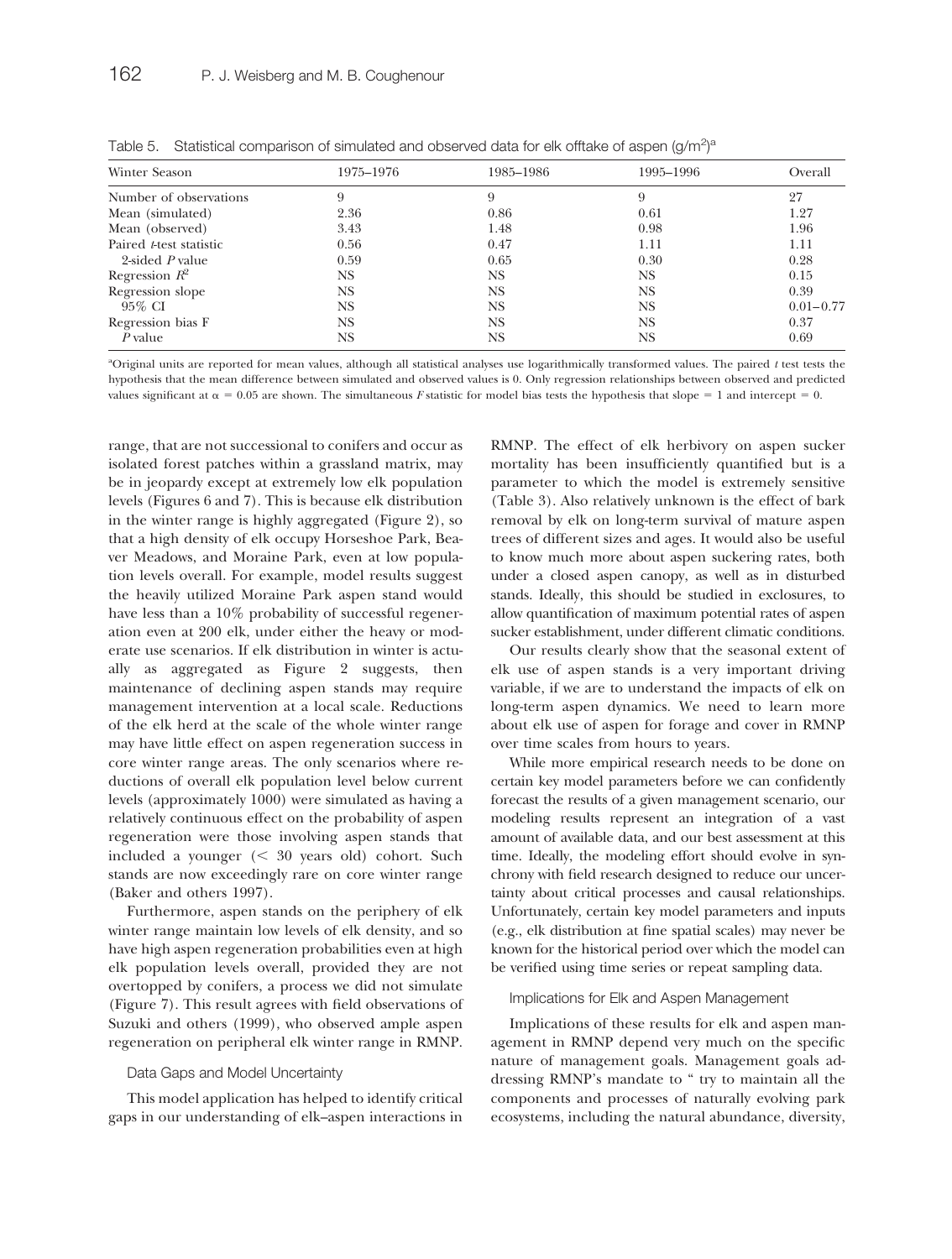

#### No Fences, Senescent Stand A

**Figure 4.** Aspen regeneration success for different levels of elk density. The heavy, moderate, and light use treatments refer to the duration of elk access to the aspen stand over the course of the year (see text for detailed explanation). The proportion of regenerating stands (*y* axis) refers to the propotion of stochastic simulation runs where the simulated aspen stand successfully regenerated by the end of the 60-year simulation runs (see text for detailed explanation). (a) Reported for heavy, moderate, and light use treatments, for senescent aspen stands without fences; (b) as for (a), but for stands with a younger cohort present; (c) for fencing scenarios of varying duration, followed by a moderate level of seasonal elk use. Elk densities are those following removal of fences.

and ecological integrity of plants and animals" (National Park Service 1988), may be expressed along a gradient of complexity and spatial resolution. The specific goal might be to: (1) maintain aspen as a species on RMNP winter range; (2) maintain a component of valley bottom and dry park aspen on core elk winter range; or (3) try to

maintain the existing aspen stands in the dry parks and valley bottoms on core elk winter range. The second goal permits aspen stands to fluctuate across the landscape, while the third goal takes a more static approach.

If the goal is simply to maintain some aspen in winter range, then the current natural regulation policy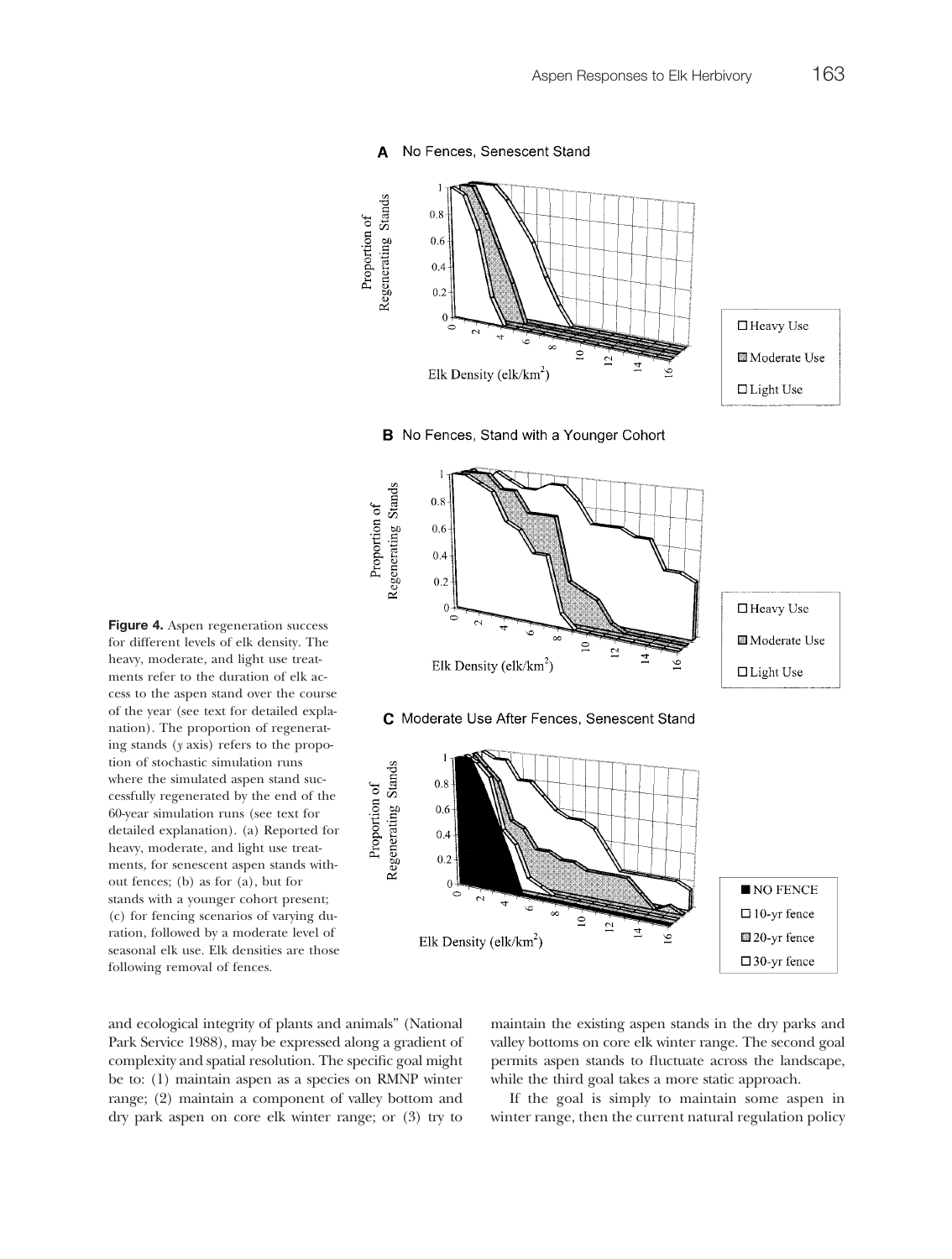



**B** Stand with a Younger Cohort



**Figure 5.** Aspen canopy cover (mean of 20 random simulation runs, after 60 years), reported for heavy, moderate, and light use treatments and for different levels of elk density: (a) for senescent aspen stands, and (b) for aspen stands with a younger cohort. The solid horizontal lines indicate the initial canopy cover of each treatment.

for elk management would be satisfactory. It is unlikely that elk population levels would become high enough for aspen stands along the periphery of the winter range to experience high enough levels of elk herbivory to prevent successful aspen regeneration. At some point in the future, fires or silvicultural treatments might be required for these areas to maintain aspen. Aspen stands at the periphery of elk winter range are higher in elevation and tend to be successional to conifers.

Continuation of the current natural regulation policy is not likely to satisfy goals 2 and 3 without intensive management of aspen regeneration. Our simulation results suggest that aspen decline on core winter range areas in RMNP would be expected solely on the basis of elk population densities over the past several decades. These results are corroborated by empirical observations of successful aspen establishment and multicohort stands within exclosures and of widespread failure of aspen to regenerate outside exclosures (Olmsted 1977, Baker and others 1997). Natural regulation is not effective for allowing aspen regeneration on core winter range because aspen may be thought of as a "secondary prey" species, unable to exert a negative feedback on elk population levels because it constitutes only a small portion of the elk diet, but susceptible to impacts of high elk population levels supported by the availability of other winter forage sources.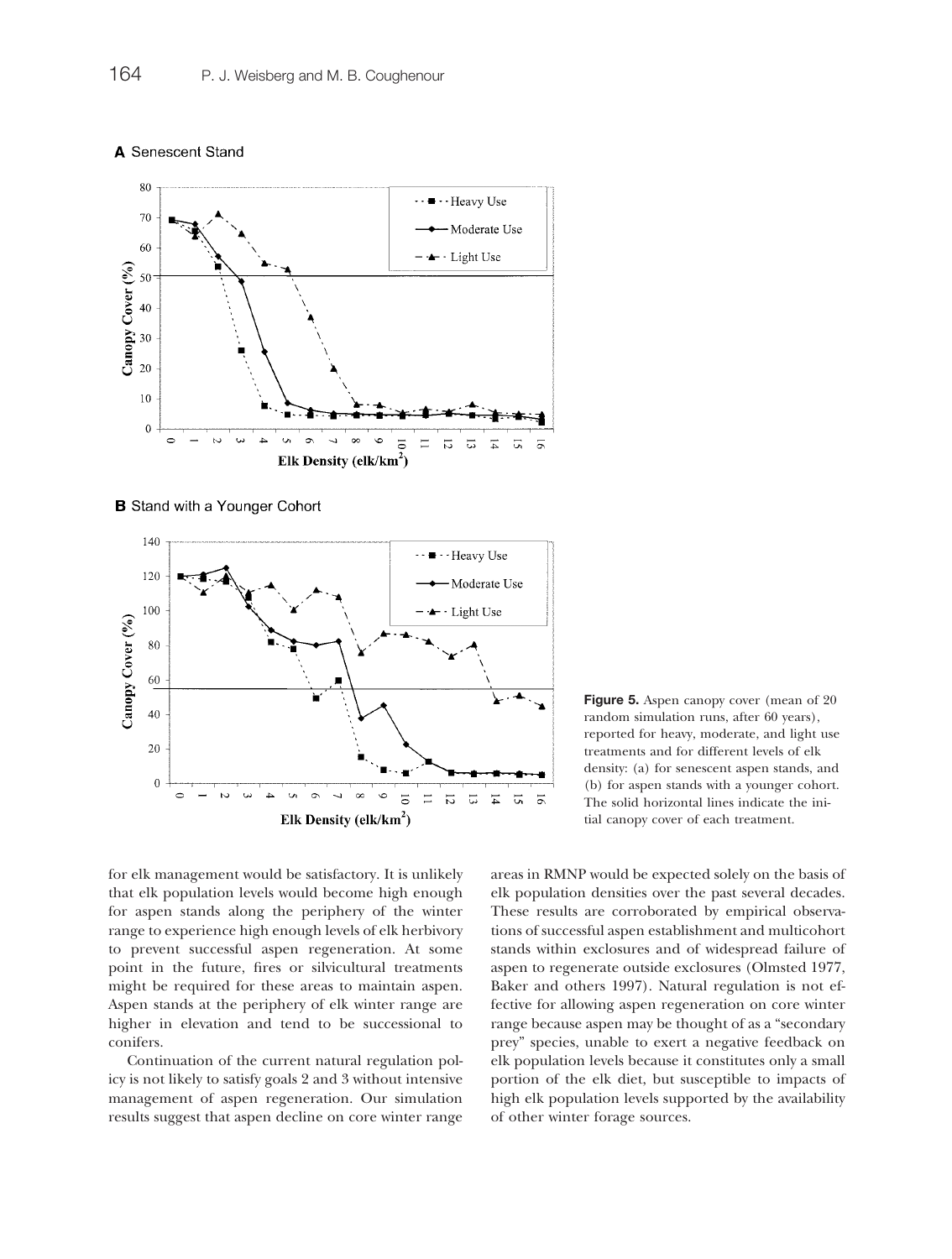#### A Elk Distribution from Aerial Surveys (1994 - 1998)



**B** Elk Distribution from SAVANNA Simulations (1960 - 1998)



**Figure 6.** The proportion of aspendominated area on elk winter range with successful aspen regeneration for at least 90% of random simulation runs, for different elk population levels (*x* axis), seasonal use intensities, and for senescent (solid curves) vs younger (dashed curves) aspen stands. (a) using elk distribution map based on interpolated aerial survey data (1994–1998), and (b) using SAVANNA simulations of winter (January–April) elk distribution (1960–1998).

To maintain sufficient levels of aspen regeneration to ensure persistence of aspen in heavily utilized areas (e.g., Horseshoe Park, Beaver Meadows, and Moraine Park), while continuing the policy of natural regulation, it may be necessary to intensively manage for aspen regeneration by fencing aspen stands for long time periods (at least a 30-year period is suggested; Fig. 4c). However, aspen stands are likely to decline should fencing be followed by a long (e.g., 30-year) period without fences (Fig. 4c). In addition to fences, prescribed fire and mechanical disturbances (ripping, bulldozing) might be useful for stimulating abundant suckering (Shepperd 1996).

Discontinuing the policy of natural regulation in favor of a policy that reduces the size of the elk herd, may not be sufficient to create aspen persistence in the core of Estes Valley winter range. In a study of aspen population dynamics at RMNP, Baker and others (1997) found that aspen cohorts in the past have regenerated only when there were fewer than 600 elk on the winter range, or approximately one half of the current level. This is consistent with our simulation results for the heavy use scenario, where simulated elk distributions are used, and for the light use scenario, where empirical elk distributions are used (Fig. 6). For these scenarios of elk habitat use and distribution, aspen regeneration probability begins to increase with decreasing elk population level at levels below 500– 600. However, even at the 600-elk level, the probability of aspen regeneration may be quite low for many se-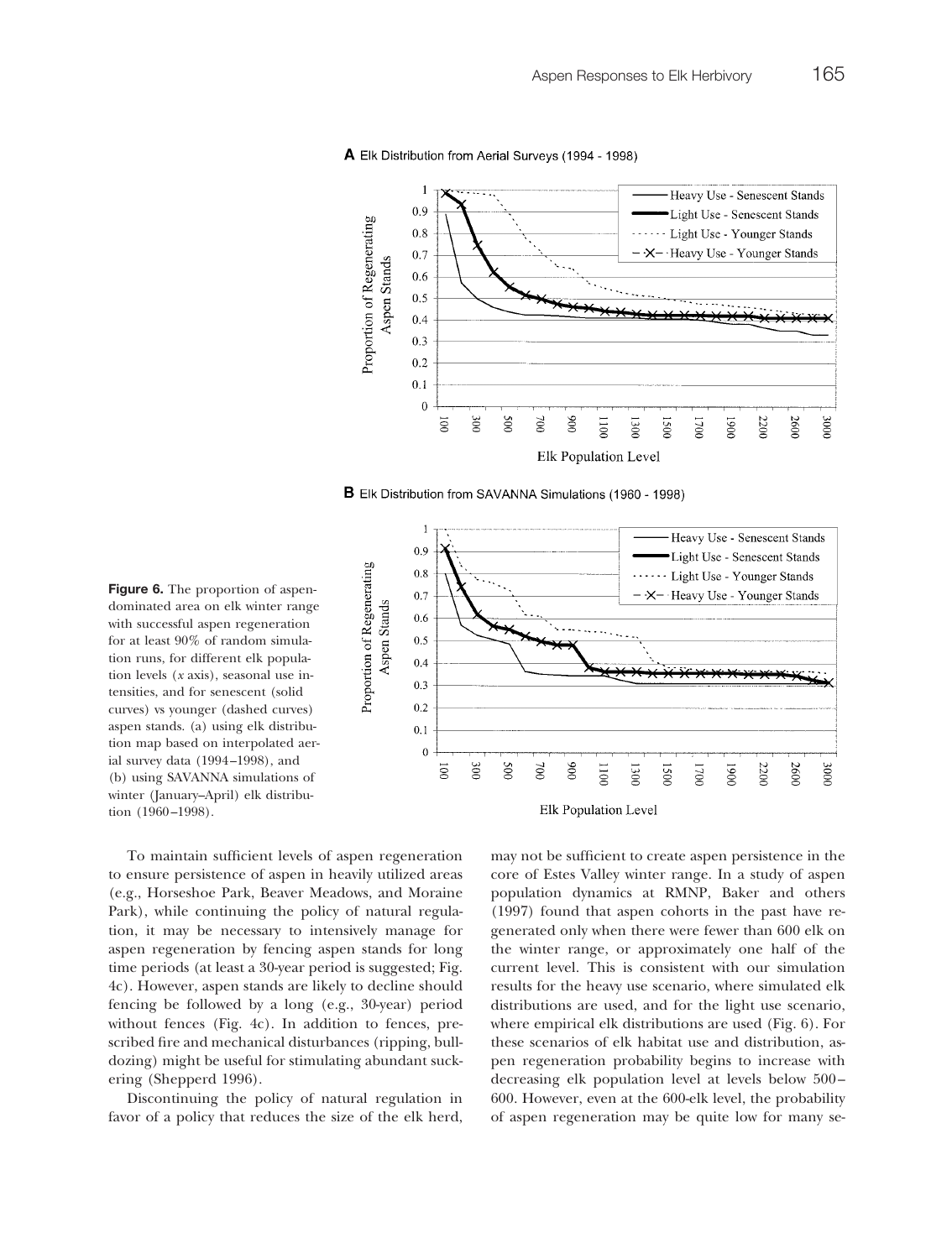

**Figure 7.** Predicted effects of three different elk population levels aspen regeneration success of senescent aspen stands, for heavy use (columns 1 and 2) and light use (column 3) scenarios. Results for the heavy use scenario are compared between GIS extrapolations using either simulated elk distribution maps (column 1) or empirical elk distribution maps (column 2) as inputs. The aspen regeneration probability, defined in the text, is calculated over 20 random weather scenarios where elk population is held constant.

nescent stands under all scenarios of elk use (Figures 6 and 7). Apparently, the 600-elk threshold identified in Baker and others (1997) represents a population level where aspen cohorts can initiate in certain places, but not in others where local elk densities reach higher levels.

Our results suggest that a population reduction to 100–300 elk may be necessary to allow regeneration of 90% of the park's senescent aspen stands. Less extreme reductions of the overall winter range elk population level may not be effective unless they are combined with management of local elk distribution for stimulating successful aspen establishment.

If aspen stands on core winter range were younger and more vigorous, formation of new age cohorts would be more likely to occur, for a given elk density (Fig 4b). The establishment of dense patches of young aspen also might present a physical barrier to elk herbivory, allowing additional aspen suckers to establish. Our results suggest that, while elk densities required for establishment of vigorous, multiaged aspen stands might be initially low, such aspen stands, once established, would be able to withstand greater elk densities.

Wolf reintroduction in RMNP might also facilitate aspen regeneration over much of the winter range. In Yellowstone National Park, where wolf reintroduction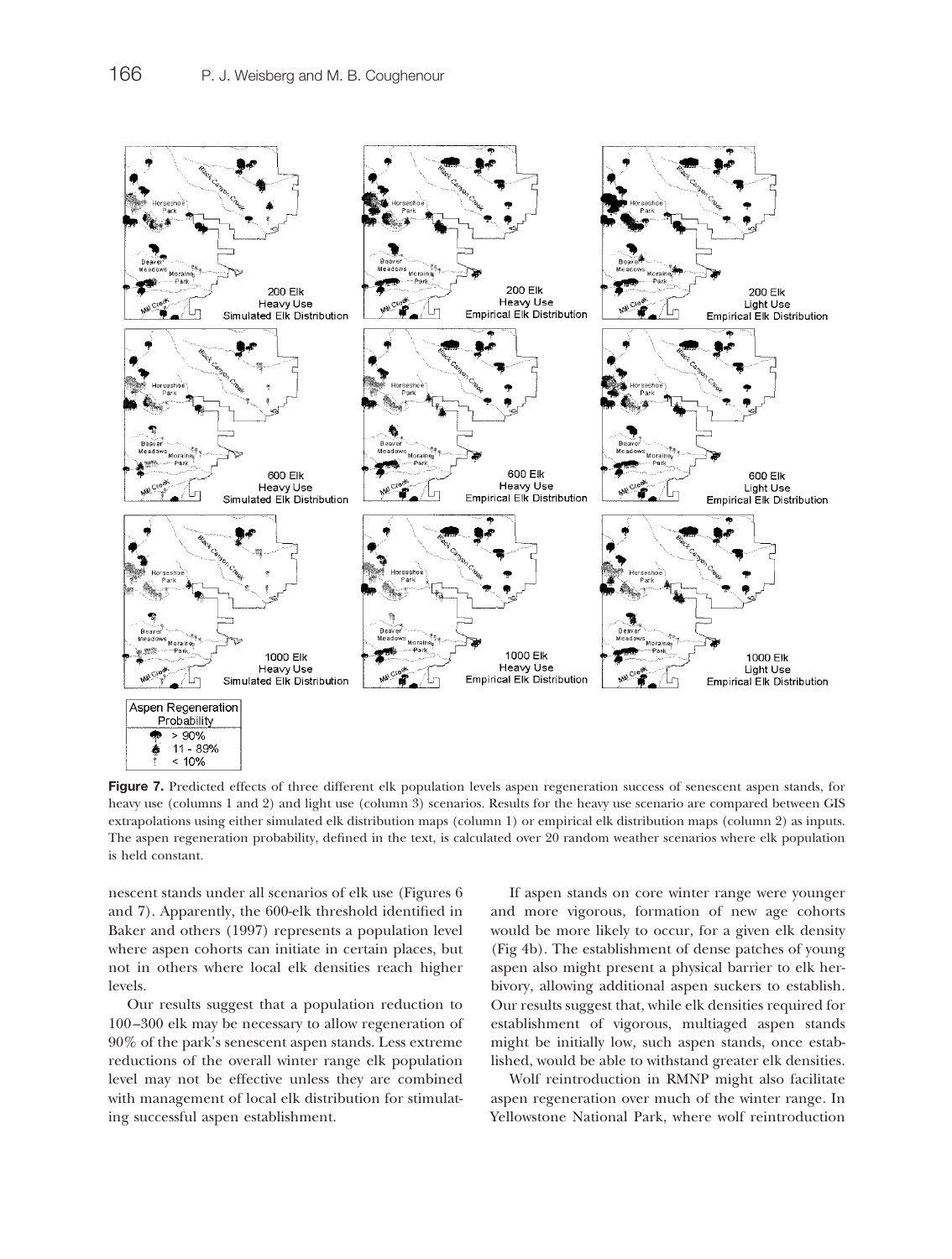#### Acknowledgements

We thank W. J. Ripple and two anonymous reviewers for providing helpful comments. W. Baker, T. Johnson, R. Monello, and F. Singer reviewed earlier versions of the manuscript. D. Barnett, G. Chong, M. Kaye, M. Khalkhan, R. Monello, C. Olmsted, M. Rock, W. Shepperd, F. Singer, T. Stohlgren and K. Suzuki provided critical data. This research was funded by Rocky Mountain National Park and EPA Project No. R827449-01-0.

#### References

- Baker, D. L., W. F. Andelt, K. P. Burnham, and W. D. Shepperd. 1999. Effectiveness of Hot Sauce and Deer Away repellents for deterring elk browsing of aspen sprouts. *Journal of Wildlife Management* 63:1327–1336.
- Baker, W. L., J. A. Munroe, and A. E. Hessl. 1997. The effects of elk on aspen in the winter range in Rocky Mountain National Park. *Ecography* 20:155–165.
- Ball, J. T., I. E. Woodrow, and J. A. Berry. 1987. A model predicting stomatal conductance and its contribution to the control of photosynthesis under different environmental conditions. Pages 221–224 *in* I. Biggins (ed.), Progress in photosynthesis research. Martinees Nijhof, Dordrecht.
- Barnett, D. T., and T. J. Stohlgren. 2001. Aspen persistence near the National Elk Refuge and Gros Ventre Valley elk feedgrounds of Wyoming, USA. *Landscape Ecology* 16:569–580.
- Bartos, D. L., and R. B. Campbell, Jr. 1998. Decline of quaking aspen in the Interior West—examples from Utah. *Rangelands* 20:17–24.
- Bartos, D. L., and R. S. Johnson. 1978. Biomass and nutrient content of quaking aspen at two sites in the western United States. *Forest Science* 24:273–280.
- Bartos, D. L., and W. F. Mueggler. 1980. Influence of fire on vegetation production in the aspen ecosystem in western Wyoming. Pages 75–78 *in* M. S. Boyce, and L. D. Hayden-Wing (eds.), North American elk: ecology, behavior, and management. University of Wyoming Press, Laramie.
- Beetle, A. A. 1974. Range survey in Teton County, Wyoming. Part 4—quaking aspen. Agricultural Experiment Station, Research Journal 31, Laramie, WY.
- Boone, R. B., M. B. Coughenour, K. A. Galvin, and J. E. Ellis. 2002. Addressing management questions for Ngorongoro Conservation Area, Tanzania, using the Savanna modeling system. *African Journal of Ecology* 40:138–150.
- Clarke, J. A., Olmsted, C. E., and Larkins K. 1994. Patterns of habitat use, movement, and distribution of elk adjacent to the eastern boundary of Rocky Mountain National Park. Summary report to Rocky Mountain National Park. Estes Park, Colorado.
- Coughenour, M. B. 1992. Spatial modeling and landscape characterization of an African pastoral ecosystem: a proto-

began in 1995, aspen suckers appear to be significantly taller in riparian areas heavily utilized by wolves than in areas of low wolf use (Ripple and others 2001). Prior to their extirpation, wolves may have limited the RMNP herd to fluctuations within a range of 300–800 elk (Coughenour 2001). However, several recent studies from Yellowstone National Park and the Canadian Rockies suggest that wolves may influence herbivore– plant interactions more through their behavioral effects, by altering elk spatial distributions, than through their numerical effects of reducing elk numbers (Ripple and Larsen 2000, Ripple and others 2001, White and others 2003). One might reasonably hypothesize that, if wolves were present, aspen on core winter range might be sustained at higher elk population levels than otherwise. This also implies that results from this modeling study for RMNP should not be directly extrapolated to other nature reserves where predators are present.

Successful management for aspen regeneration in the Estes Valley will likely require some combination of: overall elk population reduction, management of elk distribution, fencing to protect aspen suckers from elk browsing, mechanical disturbance or limited prescribed fire to stimulate suckering for stands with inherently low reproductive potential, and even chemical repellents to deter elk browsing at specific locations (Baker and others 1999). Since abundant aspen suckering has occurred in most existing exclosures, demonstrating the reproductive potential of these stands while an aspen overstory is still present, protection from elk browsing should play a far greater role in management plans than prescribed fire or mechanical disturbance.

Even with intensive management of elk distribution and elk access to aspen regeneration, it is unlikely that aspen could be maintained on Estes Valley core winter range locations without an overall reduction of the RMNP elk herd. This study suggests that, if preserving aspen stands on core winter range is a goal, RMNP management will need to reduce the overall elk herd size, while simultaneously conducting intensive, sitelevel activities to propagate aspen within the Estes Valley portion of the winter range.

While the recommended level of intervention (i.e., culling and fencing) may be controversial for a natural area such as RMNP, such measures may be necessary for maintaining aspen stands on core elk winter range. Whether these measures are consistent with RMNP's overall mandate to manage for a "natural system" is a complex, philosophical question that cannot be resolved using the methods of this study. It is arguable that, in the absence of large predators, human intervention may sometimes be necessary to maintain natu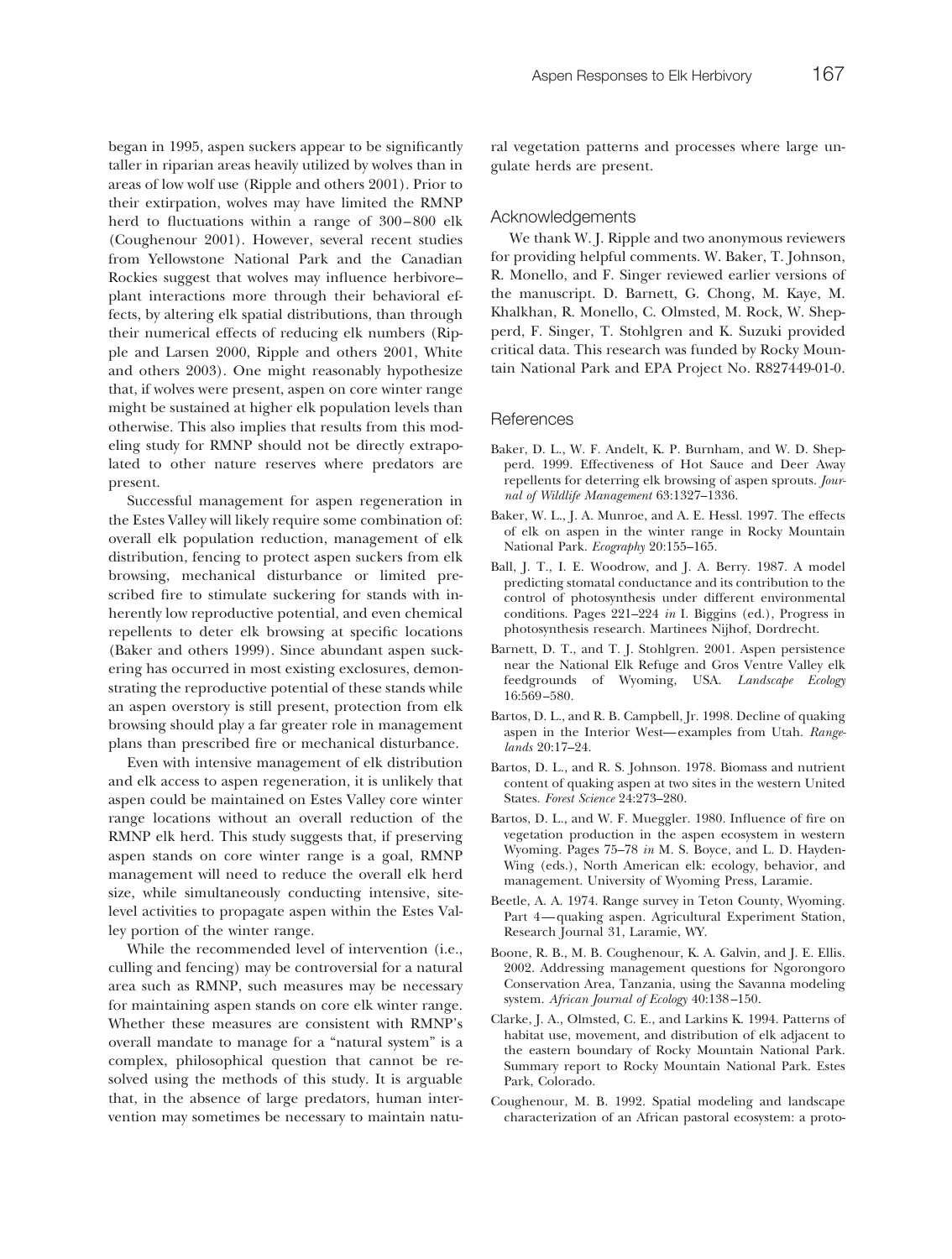type model and its potential use for monitoring droughts. Pages 787–810 *in* D. H. McKenzie, D. E. Hyatt, and V. J. McDonald (eds.), Ecological indicators, Vol. I. Elsevier Applied Science, London.

- Coughenour, M. B. 2001. Elk in the Rocky Mountain Park ecosystem—a model-based assessment. Final report to US. Geological Survey Biological Resources Division and US National Park Service, 132 pp.
- Ellis, J. E., and M. B. Coughenour. 1998. The SAVANNA integrated modelling system: an integrated remote sensing, GIS and spatial simulation modelling approach. Pages 97– 106 *in* V. R. Squires, and A. E. Sidahmed (eds.), Drylands: sustainable use of rangelands into the twenty-first century. IFAD Series: Technical Reports.
- Ellis, J. E., M. B. Coughenour, and D. M. Swift. 1993. Climate variability, ecosystem stability and the implications for range and livestock development. Pages 31–41 *in* R. Behnke, I. Scoones, and C. Kerven (eds.), Range ecology at disequilibrium. Overseas Development Institute, London.
- Friend, A. D., H. H. Shugart, and S. W. Running. 1993. A physiology-based gap model of forest dynamics. *Ecology* 74:792–797.
- Gruell, G. E., and Loope L. L. 1974. Relationships among aspen, fire, and ungulate browsing in Jackson Hole, Wyoming, U S Department of Agriculture, Forest Service, Intermountain Region.
- Gysel, L. W. 1960. An ecological study of the winter range of elk and mule deer in the Rocky Mountain National Park. *Journal of Forestry* 58:696–703.
- Hart, J. H., and D. L. Hart. 2001. Interaction among cervids, fungi, and aspen in northwest Wyoming. Pages 197–205 *in* W. D. Shepperd, D. Binkley, D. L. Bartos, T. J. Stohlgren, and L. G. Eskew (eds.), Sustaining aspen in western landscapes: symposium proceedings. USDA Forest Service Proceedings RMRS-P-18, Rocky Mountain Research Station, Fort Collins, Colorado.
- Hess, K. 1993. Rocky times in Rocky Mountain National Park: an unnatural history. University Press of Colorado, Boulder.
- Hinds, T. E. 1985. Diseases. Pages 87–106 *in* N. V. DeByle, and R. P. Winokur (eds.), Aspen: ecology and management in the western United States. Technical Report RM-119. USDA Forest Service General Rocky Mountain Forest and Range Experiment Station, Fort Collins, Colorado.
- Hobbs, N. T. 1996. Modification of ecosystems by ungulates. *Journal of Wildlife Management* 60:695–713.
- Hobbs, N. T., D. L. Baker, J. E. Ellis, and D. M. Swift. 1981. Composition and quality of elk winter diets in Colorado. *Journal of Wildlife Management* 45:156–171.
- Jones, J. R., and G. A. Schier. 1985. Growth. Pages 19–24 *in* N. V. DeByle, and R. P. Winokur (eds.), Aspen: ecology and management in the western United States. General Technical Report RM-119. USDA Forest Service Rocky Mountain Forest and Range Experiment Station, Fort Collins, Colorado.
- Kay, C. E. 1993. Aspen seedlings in recently burned areas of Grand Teton and Yellowstone National Parks. *Northwest Science* 67:94–104.
- Kay, C. E. 1997a. Is aspen doomed? *Journal of Forestry* 95:4–11.
- Kay, C. E. 1997b. Viewpoint: ungulate herbivory, willows, and political ecology in Yellowstone. *Journal of Range Management* 50:139–145.
- Larkins, K. F. 1997. Patrterns of elk movement and distribution in and adjacent to the eastern boundary of Rocky Mountain National Park. MS thesis. University of Northern Colorado, Greeley, Colorado.
- Milchunas, D. G., W. K. Lauenroth, P. L. Chapman, and M. K. Kazempour. 1989. Effects of grazing, topography, and precipitation on the structure of a semiarid grassland. *Vegetatio* 80:11–23.
- Mueggler, W. F. 1989. Age distribution and reproduction of intermountain aspen stands. *Western Journal of Applied Forestry* 4:41–45.
- National Park Service. 1988. Management policies. US Department of the Interior, Washington, DC.
- Olmsted, C. E. 1977. The effect of large herbivores on aspen in Rocky Mountain National Park. PhD thesis. University of colorado, Boulder, Colorado.
- Olmsted, C. E. 1997. Tweny years of change in Rocky Mountain National Park elk winter range aspen. Unpublished report to Rocky Mountain National Park. Estes Park, Colorado.
- Peinetti, R. 2000. Riparian willow dynamics and their interaction with environmental and biological factors in the elk winter range of Rocky Mountain National Park (Colorado) – a multi-scale analysis. PhD thesis. Colorado State University, Fort Collins, Colorado.
- Ripple, W. J., and E. J. Larsen. 2000. Historic aspen recruitment, elk, and wolves in northern Yellowstone National Park, USA. *Biological Conservation* 95:361–370.
- Ripple, W. J., E. J. Larsen, R. A. Renkin, and D. W. Smith. 2001. Trophic cascades among wolves, elk and aspen on Yellowstone National Park's northern range. *Biological Conservation* 102:227–234.
- Romme, W. H., M. G. Turner, L. L. Wallace, and J. S. Walker. 1995. Aspen, elk, and fire in Northern Yellowstone National Park. *Ecology* 76:2097–2106, PhD thesis. Colorado State University, Fort Collins, Colorado.
- Romme, W. H., M. G. Turner, R. H. Gardner, W. W. Hargrove, G. A. Tuskan, D. G. Despain, and R. A. Renkin. 1997. A rare episode of sexual reproduction in aspen (*Populus tremuloides* Michx.) following the 1988 Yellowstone fires. *Natural Areas Journal* 17:17–25.
- Ruark, G.A. 1985. Biomass, net primary production, and nutrient distribution in successionary Populus tremuloides Michx. stands on an entic haplorthod in nort-central Wisconsin. PhD thesis. University of Wisconsin, Madison.
- Schier, G. A. 1975. Deterioration of aspen clones in the middle Rocky Mountains. Research Paper INT-170. USDA Forest Service, Intermountain Forest and Range Experiment Station, Ogden, Utah.
- Shepperd, W. D. 1990. A classification of quaking aspen (AS-PENCLS) in the Central Rocky Mountains based on growth and stand characteristics. *Western Journal of Applied Forestry* 5:69–75.
- Shepperd, W. D. 1993. Initial growth, development, and clonal dynamics of regenerated aspen in the Rocky Moun-